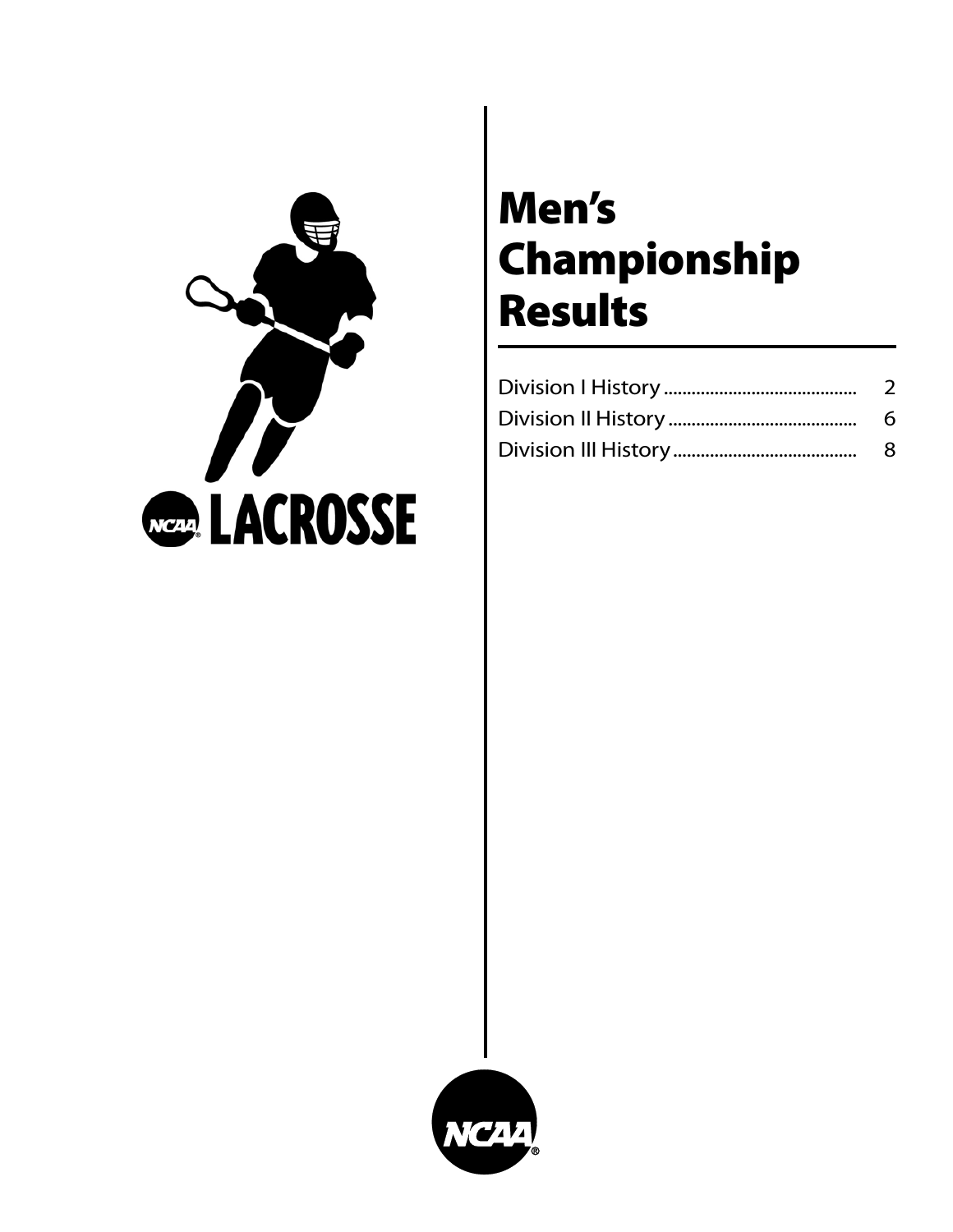## Division I History

### Team Results

| Year | <b>Champion (Record)</b> | Coach                  | Score        | Runner-Up      | <b>Host or Site</b> | <b>Championship Game</b><br><b>Paid Attendance</b> | <b>Total Championship</b><br><b>Paid Attendance</b> |
|------|--------------------------|------------------------|--------------|----------------|---------------------|----------------------------------------------------|-----------------------------------------------------|
| 1971 | Cornell (13-1)           | <b>Richie Moran</b>    | $12 - 6$     | Maryland       | Hofstra             | 5,458                                              |                                                     |
| 1972 | Virginia (11-4)          | <b>Glenn Thiel</b>     | $13 - 12$    | Johns Hopkins  | Maryland            | 7,001                                              |                                                     |
| 1973 | Maryland (14-1)          | <b>Bud Beardmore</b>   | $10-9(20t)$  | Johns Hopkins  | Penn                | 5,965                                              |                                                     |
| 1974 | Johns Hopkins (12-2)     | <b>Bob Scott</b>       | $17-12$      | Maryland       | Rutgers             | 7.728                                              |                                                     |
| 1975 | Maryland (11-3)          | <b>Bud Beardmore</b>   | $20 - 13$    | Navy           | Johns Hopkins       | 10,875                                             |                                                     |
| 1976 | Cornell (16-0)           | <b>Richie Moran</b>    | $16-13$ (ot) | Maryland       | <b>Brown</b>        | 7,504                                              | 20,819                                              |
| 1977 | Cornell (13-0)           | <b>Richie Moran</b>    | $16 - 8$     | Johns Hopkins  | Virginia            | 10,080                                             | 29,193                                              |
| 1978 | Johns Hopkins (13-1)     | <b>Henry Ciccarone</b> | $13-8$       | Cornell        | Rutgers             | 13,527                                             | 28,587                                              |
| 1979 | Johns Hopkins (13-0)     | Henry Ciccarone        | $15-9$       | Maryland       | Maryland            | 16,166                                             | 25,241                                              |
| 1980 | Johns Hopkins (14-1)     | Henry Ciccarone        | $9-8(2ot)$   | Virginia       | Cornell             | 7,557                                              | 23,046                                              |
| 1981 | North Carolina (12-0)    | <b>Willie Scroggs</b>  | $14-13$      | Johns Hopkins  | Princeton           | 13,943                                             | 29,387                                              |
| 1982 | North Carolina (14-0)    | <b>Willie Scroggs</b>  | $7 - 5$      | Johns Hopkins  | Virginia            | 10,283                                             | 22,892                                              |
| 1983 | Syracuse (14-1)          | Roy Simmons Jr.        | $17 - 16$    | Johns Hopkins  | Rutgers             | 15,672                                             | 35,163                                              |
| 1984 | Johns Hopkins (14-0)     | Don Zimmerman          | $13 - 10$    | Syracuse       | Delaware            | 17,253                                             | 45,346                                              |
| 1985 | Johns Hopkins (13-1)     | Don Zimmerman          | $11 - 4$     | Syracuse       | <b>Brown</b>        | 14,455                                             | 35,208                                              |
| 1986 | North Carolina (11-3)    | <b>Willie Scroggs</b>  | $10-9$ (ot)  | Virginia       | Delaware            | 9,765                                              | 31,340                                              |
| 1987 | Johns Hopkins (10-3)     | Don Zimmerman          | $11 - 10$    | Cornell        | Rutgers             | 16,901                                             | 49.782                                              |
| 1988 | Syracuse (15-0)          | Roy Simmons Jr.        | $13 - 8$     | Cornell        | Syracuse            | 20,148                                             | 46,141                                              |
| 1989 | Syracuse (14-1)          | Roy Simmons Jr.        | $13 - 12$    | Johns Hopkins  | Maryland            | 23,827                                             | 63,836                                              |
| 1990 | Syracuse* (13-0)         | Roy Simmons Jr.        | $21-9$       | Loyola (MD)    | Rutgers             | 19,070                                             | 57,418                                              |
| 1991 | North Carolina (16-0)    | Dave Klarmann          | $18-13$      | Towson         | Syracuse            | 8,293                                              | 42,981                                              |
| 1992 | Princeton (13-2)         | <b>Bill Tierney</b>    | $10-9(20t)$  | Syracuse       | Penn                | 13,150                                             | 52,082                                              |
| 1993 | Syracuse (12-2)          | Roy Simmons Jr.        | $13 - 12$    | North Carolina | Maryland            | 20,117                                             | 70.737                                              |
| 1994 | Princeton (14-1)         | <b>Bill Tierney</b>    | $9-8$ (ot)   | Virginia       | Maryland            | 24,730                                             | 68,436                                              |
| 1995 | Syracuse (13-2)          | Roy Simmons Jr.        | $13-9$       | Maryland       | Maryland            | 26,229                                             | 71,978                                              |
| 1996 | Princeton (14-1)         | <b>Bill Tierney</b>    | $13-12$ (ot) | Virginia       | Maryland            | 22,102                                             | 68,978                                              |
| 1997 | Princeton (16-0)         | <b>Bill Tierney</b>    | $19 - 7$     | Maryland       | Maryland            | 25,317                                             | 77,170                                              |
| 1998 | Princeton (14-1)         | <b>Bill Tierney</b>    | $15 - 5$     | Maryland       | Rutgers             | 17,225                                             | 64,850                                              |
| 1999 | Virginia (13-3)          | Dom Starsia            | $12 - 10$    | Syracuse       | Maryland            | 24,135                                             | 70,668                                              |
| 2000 | Syracuse (15-1)          | John Desko             | $13 - 7$     | Princeton      | Maryland            | 22,880                                             | 61,768                                              |
| 2001 | Princeton (14-1)         | <b>Bill Tierney</b>    | $10-9$ (ot)  | Syracuse       | Rutgers             | 21,286                                             | 64,489                                              |
| 2002 | Syracuse (15-2)          | John Desko             | $13 - 12$    | Princeton      | Rutgers             | 19,706                                             | 60,968                                              |
| 2003 | Virginia (15-2)          | Dom Starsia            | $9 - 7$      | Johns Hopkins  | <b>Baltimore</b>    | 37,944                                             | 106,861                                             |
| 2004 | Syracuse (15-2)          | John Desko             | $14-13$      | Navy           | <b>Baltimore</b>    | 43,898                                             | 122,011                                             |
| 2005 | Johns Hopkins (16-0)     | Dave Pietramala        | $9 - 8$      | Duke           | Philadelphia        | 44,920                                             | 133,801                                             |
| 2006 | Virginia (17-0)          | Dom Starsia            | $15 - 7$     | Massachusetts  | Philadelphia        | 47,062                                             | 126,474                                             |
| 2007 | Johns Hopkins (13-4)     | Dave Pietramala        | $12 - 11$    | Duke           | Baltimore           | 48,302                                             | 133,241                                             |
| 2008 | Syracuse (16-2)          | John Desko             | $13 - 10$    | Johns Hopkins  | <b>Boston</b>       | 48,970                                             | 118,085                                             |
| 2009 | Syracuse (16-2)          | John Desko             | $10-9$ (ot)  | Cornell        | <b>Boston</b>       | 41,935                                             | 104,734                                             |

*\*Participation in tournament vacated by the NCAA Committee on Infractions.*

### TEAM CHAMPIONSHIPS

Syracuse 10, Johns Hopkins 9, Princeton 6, North Carolina 4, Virginia 4, Cornell 3, Maryland 2.

### Leading Scorer, Year-by-Year

*+Participation in tournament vacated by the*

- *NCAA Committee on Infractions.*
- 1971 Tom Cafaro, Army, 18<br>1972 Jay Connor, Virginia, 1
- 1972 Jay Connor, Virginia, 13<br>1973 Jack Thomas, Johns Hoj
- Jack Thomas, Johns Hopkins, 14
- 1974 Franz Wittlesberger, Johns Hopkins, 15 1975 Bert Caswell, Maryland; Frank Urso, Maryland; and Jeff Long, Navy, 14
- 
- 1976 Mike French, Cornell, 20<br>1977 Eamon McEneaney, Corr
- 1977 Eamon McEneaney, Cornell, 25<br>1978 Mike O'Neill, Johns Hopkins, 15
- 1978 Mike O'Neill, Johns Hopkins, 15<br>1979 Barry Mitchell and Bob Boneillo Barry Mitchell and Bob Boneillo, Maryland, 14
- 1980 Brendan Schneck, Johns Hopkins, 16
- 
- 1981 Mike Burnett, North Carolina, 15 1982 Dave Wingate and Mike Burnett, North
- Carolina, 11
- 1983 Tim Nelson, Syracuse, 15<br>1984 Tim Nelson, Syracuse, 11
- 1984 Tim Nelson, Syracuse, 11<br>1985 Craig Bubier and Brian W Craig Bubier and Brian Wood, Johns Hopkins, 12
- 1986 Tom Korrie, Syracuse, and Gary Seivold, North Carolina, 12 1987 Tim Goldstein, Cornell, 25
- 
- 1988 Gary Gait, Syracuse, 18 1989 Paul Gait, Syracuse, 16
- 
- 1990 +Gary Gait, Syracuse, 23
- 1991 Dennis Goldstein, North Carolina; Glenn Smith, Towson; and Mark Douglas, Maryland, 16
- 
- 1992 Jeff Wills, Johns Hopkins, 19<br>1993 John Webster, North Carolina, 15<br>1994 Tim Whiteley, Virginia, 19<br>1995 Rob Kavovit, Syracuse, 18
- 
- 
- 1996 Rob Kavovit, Syracuse; Doug Knight, Virginia;
- 
- 
- and Tim Whiteley, Virginia, 16 1997 Andrew Whipple, Maryland, 17 1998 Andrew Whipple, Maryland, 18 1999 John Grant, Delaware, and Ryan Powell, Syracuse, 14
- 2000 Ryan Powell, Syracuse, 18
- 2001 Michael Powell, Syracuse, 12<br>2002 Michael Powell, Syracuse, 14
- 2002 Michael Powell, Syracuse, 14<br>2003 Kevin Boland, Johns Hopkins
- Kevin Boland, Johns Hopkins, 15
- 2004 Michael Powell, Syracuse, 19<br>2005 Matt Danowski, Duke, 21 2005 Matt Danowski, Duke, 21
- 
- 
- 
- Rob Pannell, Cornell, 16
- 

### All-Tournament Teams

*\*Most Outstanding Player.*

*+Participation in tournament vacated by the NCAA Committee on Infractions.*

- 1977
	- \*Eamon McEneaney, Cornell
- 1978 \*Mike O'Neill, Johns Hopkins
- 1979
- \*Mike Federico, Johns Hopkins
- 1980 \*Jim Bidne, Johns Hopkins
- 
- 1981 \*Jeff Cook, Johns Hopkins
- 1982 \*Tom Sears, North Carolina
- 1983 \*Brad Kotz, Syracuse
- 1984
- \*Larry Quinn, Johns Hopkins 1985
- \*Larry Quinn, Johns Hopkins

1986

\*Gary Seivold, North Carolina 1987

\*Tim Goldstein, Cornell Brian Wood, Johns Hopkins Craig Bubier, Johns Hopkins Gary Gait, Syracuse Bob Cummings, Cornell Vince Angotti, Cornell Aaron Jones, Cornell

2006 Matt Ward, Virginia, 22<br>2007 Matt Danowski, Duke, 2007 Matt Danowski, Duke, 24<br>2008 Mike Leveille, Syracuse, 1 2008 Mike Leveille, Syracuse, 19<br>2009 Rob Pannell, Cornell, 16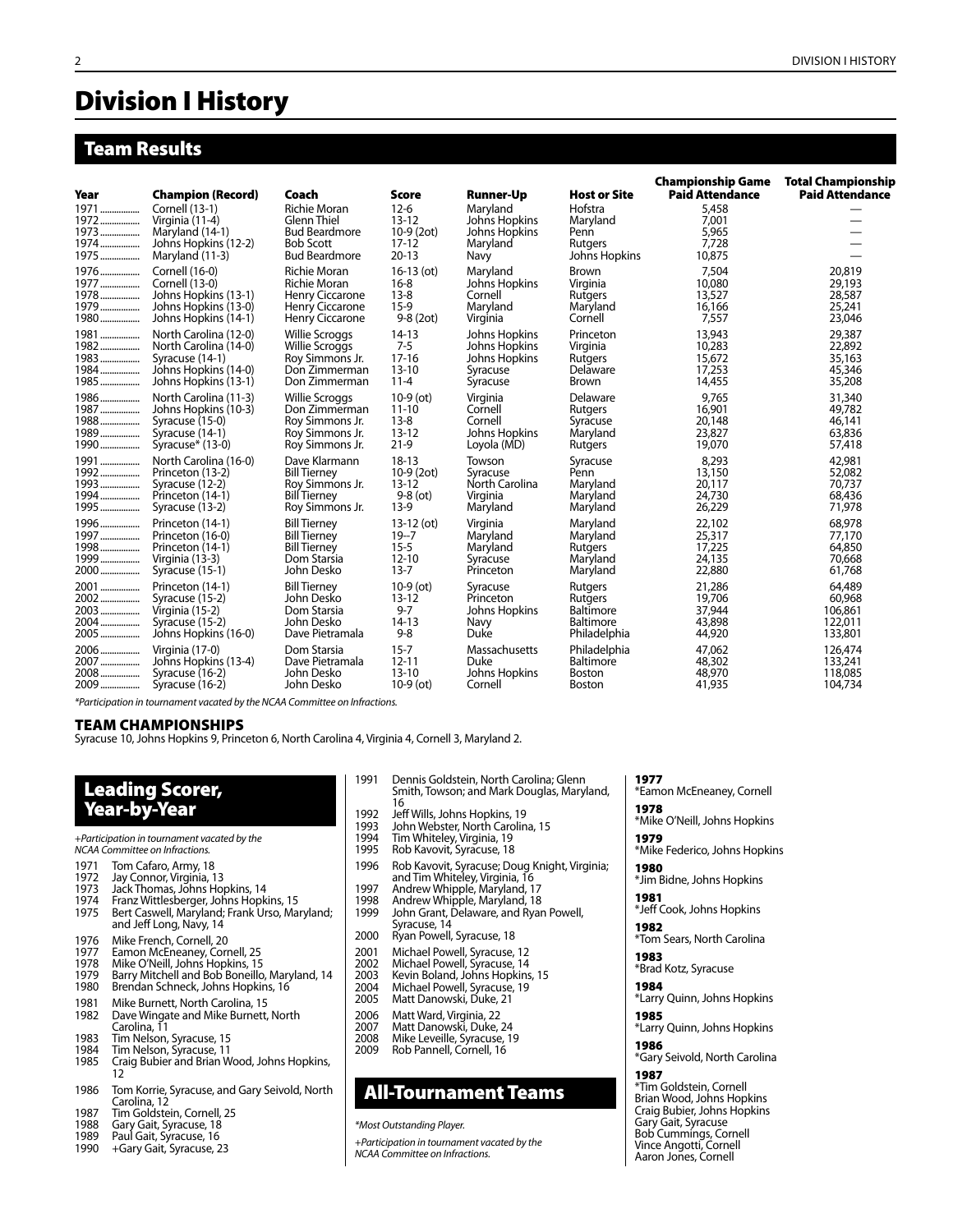Dave Pietramala, Johns Hopkins Steve Mitchell, Johns Hopkins Quint Kessenich, Johns Hopkins

1988 \*Matt Palumb, Syracuse

1989

\*Paul Gait, Syracuse 1990

+Gary Gait, Syracuse 1991

\*Dennis Goldstein, North Carolina

1992<br>\*Scott Bacigalupo, Princeton

### 1993

\*Chris Suran, Syracuse

1994<br>\*Scott Bacigalupo, Princeton

### 1995

\*Brian Dougherty, Maryland Mark Fietta, Syracuse Nick Licameli, Syracuse Rob Kavovit, Syracuse Ric Beardsley, Syracuse Casey Powell, Syracuse Dan Radebaugh, Maryland Matt Hahn, Maryland Peter Hilgartner, Maryland Rob Chomo, Maryland

### 1996

\*Michael Watson, Virginia Jesse Hubbard, Princeton David Curry, Virginia Casey Powell, Syracuse Becket Wolf, Princeton Chris Massey, Princeton<br>Tim Whiteley, Virginia Don McDonough, Princeton<br>Tommy Smith, Virginia Tommy Smith, Virginia<br>Pancho Gutstein, Princeton

#### 1997

\*Jon Hess, Princeton Jesse Hubbard, Princeton Chris Massey, Princeton Becket Wolf, Princeton Pat Cairns, Princeton Matt Hahn, Maryland Andrew Whipple, Maryland Casey Powell, Syracuse John Fay, Duke<br>Rob Kavovit, Syracuse

#### 1998

\*Corey Popham, Princeton Christian Cook, Princeton Jesse Hubbard, Princeton Jon Hess, Princeton Josh Sims, Princeton Scott Hochstadt, Maryland Mike Bonnani, Maryland Brian Haggerty, Maryland Casey Powell, Syracuse Ryan Powell, Syracuse

### 1999

\*Conor Gill, Virginia Derek Kenney, Virginia Ryan Curtis, Virginia Jay Jalbert, Virginia Court Weisleder, Virginia Tucker Radebaugh, Virginia Marshall Abrams, Syracuse Ryan Powell, Syracuse Dan Denihan, Johns Hopkins Scott Urick, Georgetown

### 2000

\*Liam Banks, Syracuse Rob Mulligan, Syracuse Ryan Powell, Syracuse Marshall Abrams, Syracuse John Glatzel, Syracuse Josh Sims, Princeton Sean Hartofilis, Princeton Ryan Curtis, Virginia Conor Gill, Virginia A.J. Haugen, Johns Hopkins

**2001**<br>\*B.J. Prager, Princeton \*B.J. Prager, Princeton<br>Ryan Mollett, Princeton<br>Trevor Tierney, Princeton<br>Matt Striebel, Princeton Sean Hartofilis, Princeton Michael Springer, Syracuse Michael Powell, Syracuse Rob Mulligan, Syracuse John Glatzel, Syracuse Kyle Campbell, Towson

#### 2002

\*Michael Powell, Syracuse John Glatzel, Syracuse Tom Hardy, Syracuse Sol Bliss, Syracuse Jay Pfeifer, Syracuse B.J. Prager, Princeton Brad Dumont, Princeton Damien Davis, Princeton Adam Doneger, Johns Hopkins John Christmas, Virginia

**2003**<br>\*Tillman Johnson, Virginia A.J. Shannon, Virginia Chris Rotelli, Virginia Matt Ward, Virginia Brett Hughes, Virginia Corey Harned, Johns Hopkins Bobby Benson, Johns Hopkins Kyle Barrie, Johns Hopkins<br>Tom Garvey, Johns Hopkins<br>Michael Howley, Maryland

### 2004

\*Michael Powell, Syracuse Jay Pfeifer, Syracuse Sean Lindsay, Syracuse Kevin Dougherty, Syracuse Brian Nee, Syracuse Dan DiPietro, Syracuse Graham Gill, Navy Mitch Hendler, Navy Ryan Boyle, Princeton Tim Sullivan, Princeton

#### 2005

\*Jesse Schwartzman, Johns Hopkins Kyle Harrison, Johns Hopkins Greg Peyser, Johns Hopkins Matt Danowski, Duke Dan Flannery, Duke<br>Matt Zash, Duke Mick O'Hara, Duke Matt Ward, Virginia Kip Turner, Virginia Joe Walters, Maryland

#### 2006

\*Matt Ward, Virginia Michael Culver, Virginia Kyle Dixon, Virginia Dan Glading, Virginia Matt Poskay, Virginia Jake Deane, Massachusetts Sean Morris, Massachusetts Jack Reid, Massachusetts Doc Schneider, Massachusetts Brett Bucktooth, Syracuse

#### 2007

\*Jesse Schwartzman, Johns Hopkins Jake Byrne, Johns Hopkins<br>Stephen Peyser, Johns Hopkins Paul Rabil, Johns Hopkins Eric Zerrlaut, Johns Hopkins Matt Danowski, Duke<br>Ned Crotty, Duke<br>Zack Greer, Duke Nick O'Hara, Duke David Mitchell, Cornell

### 2008

\*Mike Leveille, Syracuse Danny Brennan, Syracuse Dan Hardy, Syracuse Sid Smith, Syracuse Michael Evans, Johns Hopkins Michael Gvozden, Johns Hopkins Kevin Huntley, Johns Hopkins Paul Rabil, Johns Hopkins Zack Greer, Duke Dan Glading, Virginia

#### 2009

\*Kenny Nims, Syracuse Matt Abbott, Syracuse Cody Jamieson, Syracuse Pat Perritt, Syracuse Joel White, Syracuse John Glynn, Cornell Ryan Hurley, Cornell Matt Moyer, Cornell Rob Pannell Cornell Max Seibald, Cornell

### Individual Records

#### Goals, Game

9—Gary Gait, Syracuse (23) vs. Navy (5), 5-22-88; Oliver Marti, Brown (19) vs. Loyola (MD) (12), 5-9-92.

### Goals, Tournament

16—Matt Ward, Virginia (4 vs. Notre Dame, 3 vs. Georgetown, 4 vs. Syracuse, 5 vs. Massachusetts), 2006.

#### Assists, Game

9—Conor Gill, Virginia (11) vs. Cornell (10), 5-19-2002.

### Assists, Tournament

16—Tim Goldstein, Cornell (5 vs. Adelphi, 5 vs. Syracuse, 6 vs. Johns Hopkins), 1987; Matt Danowski, Duke (7 vs. Providence, 6 vs. North Carolina, 2 vs. Cornell, 1 vs. Johns Hopkins), 2007.

#### Points, Game

12—Ed Mullen (7 goals, 5 assists), Maryland (22) vs. Navy (11), 5-23-76; Gary Gait (9 goals, 3 assists), Syracuse (23) vs. Navy (5), 5-22-88.

### Points, Tournament

25—Eamon McEneaney, Cornell (3-4 vs. Massachusetts, 5-5 vs. Navy, 3-5 vs. Johns Hopkins), 1977; Tim Goldstein, Cornell (5-5 vs. Adelphi, 2-5 vs. Syracuse, 2-6 vs. Johns Hopkins), 1987.

#### SAVES, GAI

30— Steve Kavovit, Maryland (16) vs. Brown (13), 5-19-91.

SAVES, TO 85—Paul Schimoler, Cornell (16 vs. Massachusetts, 27 vs. North Carolina, 23 vs. Virginia, 19 vs. Syracuse), 1988.

### Team Records

#### Goals, Game

28— Syracuse vs. Michigan St. (7), 5-15-91.

FEWEST GOALS, GAI 0—Wash. & Lee vs. Cornell (14), 5-19-76.

#### Goals, Both Teams

38—Johns Hopkins (22) vs. Towson (16), 5-14-94. Goals, Tournament

66— Virginia (14 vs. Notre Dame, 20 vs. Georgetown, 17 vs. Syracuse, 15 vs. Massachusetts), 2006.

Assists, Game

19— Syracuse (28) vs. Michigan St. (7), 5-15-91.

Assists, Tournament 42— Virginia, 4 games, 2006; Duke, 4 games, 2007.

### SHOTS, GAME

80—Maryland (19) vs. Hofstra (7), 5-21-75.

SHOTS, BOTH TEAMS

#### 130—Maryland (19) [80] vs. Hofstra (7) [50], 5-21-75. SHOTS, TOURNAMENT

210— Virginia (55 vs. Notre Dame, 46 vs. North Carolina, 56 vs. Syracuse, 53 vs. Princeton), 1994.

PAID Attendance, Championship Game 48,970— Syracuse (13) vs. Johns Hopkins (10), Gillette

### Stadium, Boston, May 26, 2008.<br>PAID ATTENDANCE, SEMIFINALS A Championship Game (one site)

100,021—M&T Bank Stadium, Baltimore, 2007.

### PAID Attendance, Semifinals, Championship, DIVISION II and Division III ChampionshipS (one site )

132,299—Lincoln Financial Field, Philadelphia, 2005.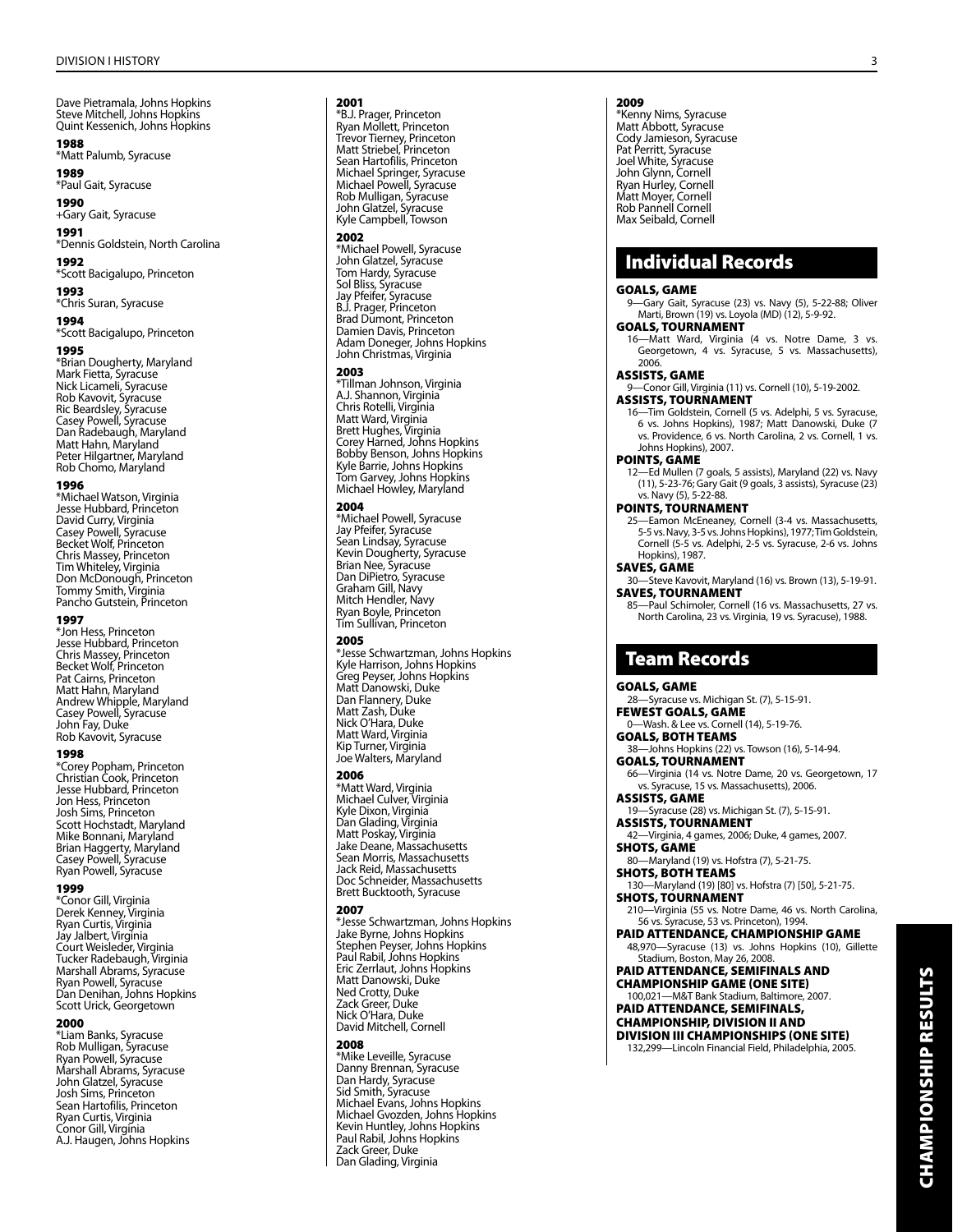### Won-Lost Records in Tournament Play

| Team (Years Participated)                                                                                   | Yrs.           | Won                | Lost                | Pct.         | 1st              | 2nd           | 3rd                      |
|-------------------------------------------------------------------------------------------------------------|----------------|--------------------|---------------------|--------------|------------------|---------------|--------------------------|
|                                                                                                             |                | 2                  | 4                   | .333         | $\Omega$         | $\Omega$      | $\Omega$                 |
|                                                                                                             |                | 0<br>1             | $\overline{2}$<br>4 | .000<br>.200 | 0<br>0           | $\Omega$<br>0 | $\Omega$<br>$\mathbf{0}$ |
|                                                                                                             |                | 3                  | 15                  | .167         | 0                | U             |                          |
|                                                                                                             |                | 5                  | 12                  | .294         | 0                | 0             |                          |
|                                                                                                             |                | ი                  | 1                   | .000         | 0                | 0             | $\Omega$                 |
|                                                                                                             |                | ი<br>ი             | 1<br>1              | .000<br>.000 | 0<br>0           | 0<br>0        | $\Omega$<br>$\Omega$     |
|                                                                                                             |                | 0                  | 1                   | .000         | 0                | 0             | 0                        |
|                                                                                                             |                | $\Omega$           | 1                   | .000         | 0                | 0             | $\Omega$                 |
|                                                                                                             |                | 27                 | 19                  | .587         | 3                | 4             |                          |
|                                                                                                             |                | 1<br>$\Omega$      | 1<br>1              | .500<br>.000 | 0<br>0           | 0<br>ი        | O                        |
|                                                                                                             |                | 3                  | 4                   | .429         | 0                | 0             |                          |
|                                                                                                             | $\overline{2}$ | $\Omega$           | $\overline{2}$      | .000         | 0                | 0             | $\Omega$                 |
|                                                                                                             |                | 16                 | 13                  | .552         | 0                | 2             | 3                        |
|                                                                                                             |                | 0<br>10            | 2<br>11             | .000<br>.476 | 0<br>0           | 0<br>ი        | 0                        |
|                                                                                                             |                | 2                  | 5                   | .286         | 0                | 0             | O                        |
|                                                                                                             |                | 0                  | $\overline{4}$      | .000         | 0                | 0             | $\Omega$                 |
|                                                                                                             |                | 4                  | 15                  | .211         | 0                | 0             | O                        |
| Johns Hopkins (1972-73-74-75-76-77-78-79-80-81-82-83-84-85-86-87-88-89-90-91-92-93-94-95-96-97-98-99- 2000- |                | 65                 | 29                  | .691         | 9                | 9             | 10                       |
|                                                                                                             |                | 9                  | 16                  | .360         | 0                | 1             |                          |
|                                                                                                             |                | 0                  | 1                   | .000         | 0                | $\mathbf{0}$  | $\Omega$                 |
|                                                                                                             | $\overline{1}$ | $\mathbf{0}$       | 1                   | .000         | 0                | 0             | $\Omega$                 |
| Maryland (1971-72-73-74-75-76-77-78-79-81-82-83-86-87-89-91-92-93-94-95-96-97-98-2000-01-03-04-05-06-       |                | 41                 | 30                  | .577         | 2                | 7             | 11                       |
|                                                                                                             |                | -1                 | 6                   | .143         | 0                | 0             | $\Omega$                 |
|                                                                                                             |                | g                  | 18                  | .333         | 0                | 1             | $\Omega$                 |
|                                                                                                             |                | 0<br>0             | 3<br>1              | .000<br>.000 | 0<br>0           | 0<br>0        | $\Omega$<br>0            |
|                                                                                                             |                | 16                 | 26                  | .381         | 0                | 2             | 6                        |
|                                                                                                             |                | $\Omega$           | -1                  | .000         | 0                | U             | 0                        |
|                                                                                                             |                | 26                 | 20                  | .565         | 4                |               |                          |
|                                                                                                             |                | $\Omega$<br>5      | $\mathbf{1}$<br>14  | .000<br>.263 | $\mathbf 0$<br>0 | ŋ             |                          |
|                                                                                                             |                |                    | 3                   | .250         | 0                |               |                          |
|                                                                                                             |                | 2                  | 10                  | .167         | 0                | n             |                          |
|                                                                                                             |                | $\Omega$           | $\overline{2}$      | .000         | 0                |               | 0                        |
|                                                                                                             |                | 30<br>$\mathbf{0}$ | 12<br>3             | .714<br>.000 | 6<br>0           | 0             | $\Omega$                 |
|                                                                                                             |                | $\overline{2}$     | 9                   | .182         | 0                | 0             | O                        |
|                                                                                                             |                | $\Omega$           | 1                   | .000         | 0                | 0             | $\Omega$                 |
|                                                                                                             |                | $\Omega$           | $\mathbf{1}$        | .000         | $\Omega$         | ŋ             | $\Omega$                 |
| Syracuse* (1979-80-81-83-84-85-86-87-88-89-91-92-93-94-95-96-97-98-99-2000-01-02-03-04-05-06-08-09)  28     |                | 58<br>7            | 18<br>10            | .763<br>.412 | 10<br>0          | 5<br>1        | 10                       |
|                                                                                                             | $\overline{1}$ | $\mathbf{0}$       | $\mathbf{1}$        | .000         | 0                | 0             | $\Omega$                 |
| Virginia (1971-72-73-74-78-79-80-81-82-83-84-85-86-88-90-91-93-94-95-96-97-98-99-2000-01-02-03-05-06-07-    |                |                    |                     |              |                  |               |                          |
|                                                                                                             |                | 41                 | 28                  | .594         | 4                |               | 12                       |
|                                                                                                             | 8<br>3         | 3<br>2             | 8<br>3              | .273<br>.400 | $\mathbf 0$<br>0 | 0<br>0        | 3<br>$\mathbf{1}$        |
|                                                                                                             |                |                    |                     |              |                  |               |                          |

*\*Participation in tournament vacated by the NCAA Committee on Infractions: Syracuse 1990 (3-0).*

*[Note: No third-place game is held; semifinal losers credited with third-place finish.]*

### All-Time Results

1971 First Round: Cornell 10, Brown 8; Maryland 10, Air Force 1; Navy 9, Virginia 6; Army 19, Hofstra 3. Semifinals: Maryland 10, Navy 7; Cornell 17, Army 16. Championship: Cornell 12, Maryland 6.

1972 First Round: Maryland 9, Rutgers 3; Johns Hopkins 11, Wash. & Lee 5; Virginia 10, Army 3; SUNY Cortland 10, Navy 9 (2 ot). Semifinals: Virginia 14, SUNY Cortland 7; Johns Hopkins 9, Maryland 6. Championship: Virginia 13, Johns Hopkins 12.

1973 First Round: Maryland 16, Brown 4; Wash. & Lee 13, Navy 12 (3 ot); Johns Hopkins 11, Army 5; Virginia 12, Hofstra 5. Semifinals: Maryland 18, Wash. & Lee 5; Johns Hopkins 12, Virginia 9. Championship: Maryland 10, Johns Hopkins 9 (2 ot).

1974 First Round: Maryland 12, Rutgers 6; Cornell 15, Virginia 8; Johns Hopkins 18, Hofstra 10; Wash. & Lee 11, Navy 9. Semifinals: Maryland 19, Cornell 10; Johns Hopkins 11, Wash. & Lee 10. Championship: Johns Hopkins 17, Maryland 12.

1975 First Round: Wash. & Lee 11, Johns Hopkins 7; Maryland 19, Hofstra 7; Cornell 18, Rutgers 5; Navy 17, Penn 6. Semifinals: Maryland 15, Wash. & Lee 5; Navy 15, Cornell 12. Championship: Maryland 20, Navy 13.

1976 First Round: Maryland 17, Brown 8; Navy 13, North Carolina 9; Cornell 14, Wash. & Lee 0; Johns Hopkins 11, Massachusetts 9. Semifinals: Maryland 22, Navy 11; Cornell 13, Johns Hopkins 5. Championship: Cornell 16, Maryland 13 (ot).

1977 First Round: Cornell 17, Massachusetts 13; Navy 14, Penn 12; Johns Hopkins 16, North Carolina 9; Maryland 14, Wash. & Lee 8. Semifinals: Cornell 22, Navy 6; Johns Hopkins 22, Maryland 12. Championship: Cornell 16, Johns Hopkins 8.

1978 First Round: Cornell 12, Wash. & Lee 2; Navy 16, Army 13; Johns Hopkins 20, Hofstra 8; Maryland 15, Virginia 10. Semifinals: Cornell 13, Navy 7; Johns Hopkins 17, Maryland 11. Championship: Johns Hopkins 13, Cornell 8.

1979 First Round: Johns Hopkins 20, North Carolina St. 6; Virginia 15, Cornell 8; Maryland 16, Syracuse 13; Navy 16, Massachusetts 14. Semifinals: Johns Hopkins 16, Virginia 7; Maryland 15, Navy 10. Championship: Johns Hopkins 15, Maryland 9.

1980 First Round: Johns Hopkins 16, Harvard 12; Syracuse 12, Wash. & Lee 4; Virginia 9, Cornell 8; North Carolina 18, Navy 11. Semifinals: Johns Hopkins 18, Syracuse 11; Virginia 11, North Carolina 10. Championship: Johns Hopkins 9, Virginia 8 (2 ot).

1981 First Round: Johns Hopkins 19, Maryland 14; Virginia 16, Massachusetts 12; North Carolina 13, Syracuse 6; Navy 16, Army 10. Semifinals: Johns Hopkins 10, Virginia 6; North Carolina 17, Navy 8. Championship: North Carolina 14, Johns Hopkins 13.

1982 First Round: North Carolina 16, Navy 2; Cornell 11, Army 9; Johns Hopkins 14, Maryland 9; Virginia 15, Adelphi 7. Semifinals: North Carolina 15, Cornell 8; Johns Hopkins 13, Virginia 9. Championship: North Carolina 7, Johns Hopkins 5.

1983 First Round: Johns Hopkins 7, Cornell 6; North Carolina 12, Army 6; Syracuse 11, Penn 8; Maryland 13, Virginia 4. Semifinals: Johns Hopkins 12, North Carolina 9; Syracuse 12, Maryland 5. Championship: Syracuse 17, Johns Hopkins 16.

1984 First Round: Johns Hopkins 10, Delaware 3: North Carolina 11, Virginia 2; Syracuse 8, Rutgers 7 (ot); Army 8, Penn 7. Semifinals: Johns Hopkins 14, North Carolina 9; Syracuse 11, Army 9. Championship: Johns Hopkins 13, Syracuse 10.

1985 First Round: Johns Hopkins 15, Adelphi 9: Virginia 10, Army 6; North Carolina 16, Brown 14; Syracuse 14, Penn 7. Semifinals: Johns Hopkins 11, Virginia 8; Syracuse 14, North Carolina 13 (ot). Championship: Johns Hopkins 11, Syracuse 4.

1986 Regionals: Massachusetts 16, New Hampshire 6; Rutgers 13, C.W. Post 8. Quarterfinals: Johns Hopkins 13, Massachusetts 6; North Carolina 12, Maryland 10; Virginia 12, Navy 9; Syracuse 17, Rutgers 5. Semifinals: North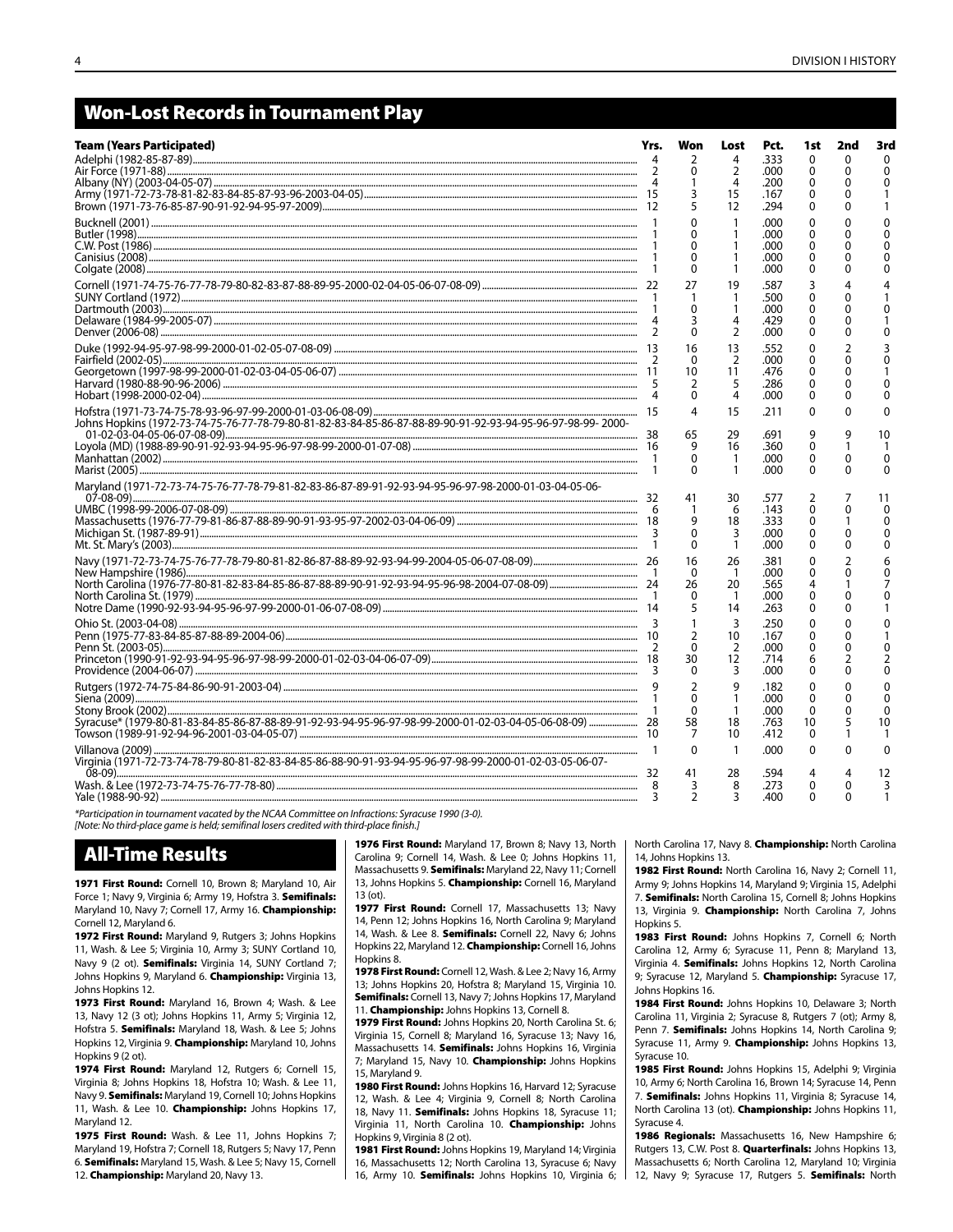Carolina 10, Johns Hopkins 9 (ot); Virginia 12, Syracuse 10. Championship: North Carolina 10, Virginia 9 (ot).

1987 Regionals: Penn 11, Massachusetts 10; North Carolina 21, Michigan St. 5; Navy 14, Brown 6; Adelphi 6, Army 5. Quarterfinals: Maryland 12, Penn 8; Johns Hopkins 11, North Carolina 10; Syracuse 19, Navy 5; Cornell 14, Adelphi 12. **Semifinals:** Johns Hopkins 13, Maryland 8: Cornell 18, Syracuse 15. Championship: Johns Hopkins 11, Cornell 10. 1988 Regionals: Navy 10, Harvard 9; Loyola (MD) 19, Air Force 8; Cornell 13, Massachusetts 11; Virginia 10, Yale 9 (2 ot). Quarterfinals: Syracuse 23, Navy 5; Penn 12, Loyola (MD) 9; Cornell 6, North Carolina 4; Virginia 11, Johns Hopkins 10 (ot). Semifinals: Syracuse 11, Penn 10; Cornell 17, Virginia 6. Championship: Syracuse 13, Cornell 8.

1989 Regionals: Navy 12, Penn 11; Adelphi 16, Michigan St. 10; North Carolina 19, Towson 8; Massachusetts 16, Cornell 7. Quarterfinals: Syracuse 18, Navy 11; Maryland 12, Adelphi 11 (ot); North Carolina 12, Loyola (MD) 5; Johns Hopkins 9, Massachusetts 4. Semifinals: Syracuse 18, Maryland 8; Johns Hopkins 10, North Carolina 6. Championship: Syracuse 13, Johns Hopkins 12.

1990 First Round: Brown 12, Massachusetts 9; Harvard 9, Notre Dame 3; Rutgers 7, Virginia 6; Princeton 9, Johns Hopkins 8. Quarterfinals: \*Syracuse 20, Brown 12; North Carolina 18, Harvard 3; Loyola (MD) 19, Rutgers 10; Yale 17, Princeton 8. Semifinals: \*Syracuse 21, North Carolina 10; Loyola (MD) 14, Yale 13 (2 ot). Championship: \*Syracuse 21, Loyola (MD) 9.

*\*Participation in tournament vacated by the NCAA Committee on Infractions.*

1991 First Round: Loyola (MD) 20, Massachusetts 9; Syracuse 28, Michigan St. 7; Towson 14, Virginia 13; Maryland 13, Rutgers 7. **Quarterfinals:** North Carolina 11, Loyola (MD) 9; Syracuse 11, Johns Hopkins 8; Towson 14, Princeton 13 (3 ot); Maryland 16, Brown 13. Semifinals: North Carolina 19, Syracuse 13; Towson 15, Maryland 11. Championship: North Carolina 18, Towson 13.

1992 First Round: Yale 9, Navy 3; Johns Hopkins 15, Notre Dame 7; Maryland 13, Duke 11; Brown 19, Loyola (MD) 12. Quarterfinals: Syracuse 17, Yale 8; Johns Hopkins 15, Towson 8; Princeton 11, Maryland 10; North Carolina 16, Brown 10. Semifinals: Syracuse 21, Johns Hopkins 16; Princeton 16, North Carolina 14. Championship: Princeton 10, Syracuse 9 (2 ot).

1993 First Round: Army 15, Maryland 11; Virginia 19, Notre Dame 9; Hofstra 9, Massachusetts 8; Loyola (MD) 19, Navy 8. Quarterfinals: North Carolina 14, Army 5; Johns Hopkins 14, Virginia 10; Syracuse 20, Hofstra 8; Princeton 12, Loyola (MD) 6. **Semifinals:** North Carolina 16, Johns Hopkins 10: Syracuse 15, Princeton 9. **Championship:** Syracuse 13, North Carolina 12.

1994 First Round: Duke 14, Maryland 9: Virginia 23, Notre Dame 4; Johns Hopkins 22, Towson 16; Brown 12, Navy 5. Quarterfinals: Syracuse 12, Duke 11; Virginia 12, North Carolina 10; Princeton 12, Johns Hopkins 11 (ot); Brown 14, Loyola (MD) 13 (ot). Semifinals: Virginia 15, Syracuse 14 (ot); Princeton 10, Brown 7. Championship: Princeton 9, Virginia 8 (ot).

1995 First Round: Loyola (MD) 17, North Carolina 11; Notre Dame 12, Duke 10; Princeton 11, Massachusetts 6; Brown 17, Cornell 9, **Quarterfinals:** Johns Hopkins 18, Loyola (MD) 5; Maryland 14, Notre Dame 11; Syracuse 15, Princeton 11; Virginia 16, Brown 13. Semifinals: Maryland 16, Johns Hopkins 8; Syracuse 20, Virginia 13. Championship: Syracuse 13, Maryland 9.

1996 First Round: Towson 16, Lovola (MD) 11; Syracuse 12, Army 3; Harvard 15, Hofstra 12; Johns Hopkins 12, Notre Dame 7. **Quarterfinals:** Princeton 22, Towson 6: Syracuse 19, North Carolina 12; Virginia 23, Harvard 12; Johns Hopkins 9, Maryland 7. Semifinals: Princeton 11, Syracuse 9; Virginia 16, Johns Hopkins 10. Championship: Princeton 13, Virginia  $12$  ( $\text{nt}$ ).

1997 First Round: Massachusetts 6, Hofstra 4; Duke 11, Brown 6; Loyola (MD) 21, Notre Dame 5; Maryland 14, Georgetown 10. **Quarterfinals:** Princeton 11, Massachusetts 9; Duke 12, Johns Hopkins 11 (ot); Syracuse 13, Loyola (MD) 12; Maryland 10, Virginia 9. Semifinals: Princeton 10, Duke 9; Maryland 18, Syracuse 17. Championship: Princeton 19, Maryland 7.

1998 First Round: Georgetown 9, UMBC 8; Maryland 18, Butler 10; Virginia 16, Hobart 10; Duke 16, North Carolina 14. Quarterfinals: Loyola (MD) 12, Georgetown 11; Maryland 11, Johns Hopkins 10 (ot); Syracuse 17, Virginia 14; Princeton 11, Duke 9. Semifinals: Maryland 19, Loyola (MD) 8; Princeton 11, Syracuse 10. Championship: Princeton 15, Maryland 5.

1999 First Round: Syracuse 7, Princeton 5; Georgetown 14, Notre Dame 10; Delaware 12, UMBC 11 (ot); Hofstra 15, Navy 7. Quarterfinals: Syracuse 17, Loyola (MD) 12; Georgetown 17, Duke 14; Virginia 17, Delaware 10; Johns Hopkins 11, Hofstra 7. **Semifinals:** Syracuse 13, Georgetown 10; Virginia 16, Johns Hopkins 11. Championship: Virginia 12, Syracuse 10.

2000 First Round: Georgetown 14, Cornell 12; Duke 13, Hobart 1; Notre Dame 15, Loyola (MD) 13; Maryland 14, Hofstra 12. Quarterfinals: Syracuse 17, Georgetown 13; Johns Hopkins 15, Notre Dame 11; Princeton 10, Maryland 7; Virginia 10, Duke 9. Semifinals: Syracuse 14, Johns Hopkins 12; Princeton 12, Virginia 11. Championship: Syracuse 13, Princeton 7.

2001 First Round: Hofstra 15, Virginia 14 (ot); Notre Dame 12, Bucknell 7; Towson 12, Duke 10; Loyola (MD) 11, Georgetown 9. **Quarterfinals:** Syracuse 18, Hofstra 13; Notre Dame 13, Johns Hopkins 9; Towson 12, Maryland 11; Princeton 8, Loyola (MD) 7. Semifinals: Syracuse 12, Notre Dame 5; Princeton 12, Towson 11. Championship: Princeton 10, Syracuse 9 (ot).

2002 First Round: Massachusetts 17, Fairfield 4; Georgetown 12, Manhattan 7; Cornell 12, Stony Brook 3; Duke 22, Hobart 6. Quarterfinals: Johns Hopkins 13, Massachusetts 12 (ot); Princeton 14, Georgetown 13; Virginia 11, Cornell 10; Syracuse 10, Duke 9. Semifinals: Princeton 11, Johns Hopkins 9; Syracuse 12, Virginia 11 (2 ot). Championship: Syracuse 13, Princeton 12.

2003 First Round: Johns Hopkins 14, Army 2; Towson 11, Penn St. 6; Syracuse 13, Dartmouth 11; Princeton 16, Albany (NY) 10; Maryland 8, Ohio St. 5; Massachusetts 9, Hofstra 6; Georgetown 9, Rutgers 6; Virginia 19, Mt. St. Mary's 8. **Quarterfinals:** Johns Hopkins 14, Towson 6: Syracuse 15, Princeton 5; Maryland 13, Massachusetts 7; Virginia 12, Georgetown 7. Semifinals: Johns Hopkins 19, Syracuse 8; Virginia 14, Maryland 4. Championship: Virginia 9, Johns Hopkins 7.

2004 First Round: Johns Hopkins 15, Providence 3; North Carolina 13, Ohio St. 6; Georgetown 15, Towson 8; Syracuse 21, Albany (NY) 13; Maryland 16, Army 12; Princeton 12, Rutgers 4; Cornell 11, Hobart 5; Navy 11, Pennsylvania 5. **Quarterfinals:** Johns Hopkins 15, North Carolina 9: Syracuse 8, Georgetown 7; Princeton 9, Maryland 8 (ot); Navy 6, Cornell 5. Semifinals: Syracuse 15, Johns Hopkins 9; Navy 8, Princeton 7. Championship: Syracuse 14, Navy 13.

2005 First Round: Johns Hopkins 22, Marist 6; Massachusetts 16, Syracuse 15; Navy 9, Delaware 7; Virginia 23, Albany (NY) 9; Maryland 14, Penn St. 10; Georgetown 16, Army 6; Cornell 12, Towson 11; Duke 23, Fairfield 4. **Quarterfinals:** Johns Hopkins 19, Massachusetts 9: Virginia 10, Navy 8; Maryland 9, Georgetown 8; Duke 11, Cornell 8. Semifinals: Johns Hopkins 9, Virginia 8 (ot); Duke 18, Maryland 9. Championship: Johns Hopkins 9, Duke 8.

2006 First Round: Virginia 14, Notre Dame 10: Georgetown 9, Navy 7; Syracuse 11, Harvard 4; Johns Hopkins 13, Penn 3; Hofstra 14, Providence 8; Massachusetts 10, Cornell 9; Princeton 11, UMBC 8; Maryland 16, Denver 8. **Quarterfinals:** Virginia 20, Georgetown 8; Syracuse 13, Johns Hopkins 12; Massachusetts 11, Hofstra 10 (ot); Maryland 11, Princeton 6. Semifinals: Virginia 17, Syracuse 10; Massachusetts 8, Maryland 5. Championship: Virginia 15, Massachusetts 7.

2007 First Round: Johns Hopkins 11, Notre Dame 10 (ot); Georgetown 9, Princeton 8 (ot); Cornell 14, Towson 6; Albany (NY) 19, Loyola (MD) 10; Duke 18, Providence 3; North Carolina 12, Navy 8; Delaware 14, Virginia 8; UMBC 13, Maryland 9. **Quarterfinals:** Johns Hopkins 14, Georgetown 6; Cornell 12, Albany (NY) 11 (ot); Duke 19, North Carolina 11; Delaware 10, UMBC 6. Semifinals: Johns Hopkins 8, Delaware 3; Duke 12, Cornell 11. Championship: Johns Hopkins 12, Duke 11.

2008 First Round: Duke 12, Loyola (MD) 7: Ohio St. 15, Cornell 7; Johns Hopkins 10, Hofstra 4; Navy 8, North Carolina 7; Syracuse 20, Canisius 3; Notre Dame 8, Colgate 7; Maryland 10, Denver 7; Virginia 10, UMBC 9. Quarterfinals: Duke 21, Ohio St. 10; Johns Hopkins 10, Navy 4; Syracuse 11, Notre Dame 9: Virginia 8, Maryland 7 (ot). Semifinals: Johns Hopkins 10, Duke 9; Syracuse 12, Virginia 11 (2ot). Championship: Syracuse 13, Johns Hopkins 10.

2009 First Round: Virginia 10, Villanova 6; Johns Hopkins 12, Brown 11 (ot); Cornell 11, Hofstra 8; Princeton 10, Massachusetts 7; Duke 14, Navy 5; North Carolina 15, UMBC 13; Maryland 7, Notre Dame 3; Syracuse 11, Siena 4. **Quarterfinals:** Virginia 19, Johns Hopkins 8; Cornell 6, Princeton 4; Duke 12, North Carolina 11; Syracuse 11, Maryland 6. Semifinals: Cornell 15, Virginia 6: Syracuse 17, Duke 7. Championship: Syracuse 10, Cornell 9 (ot).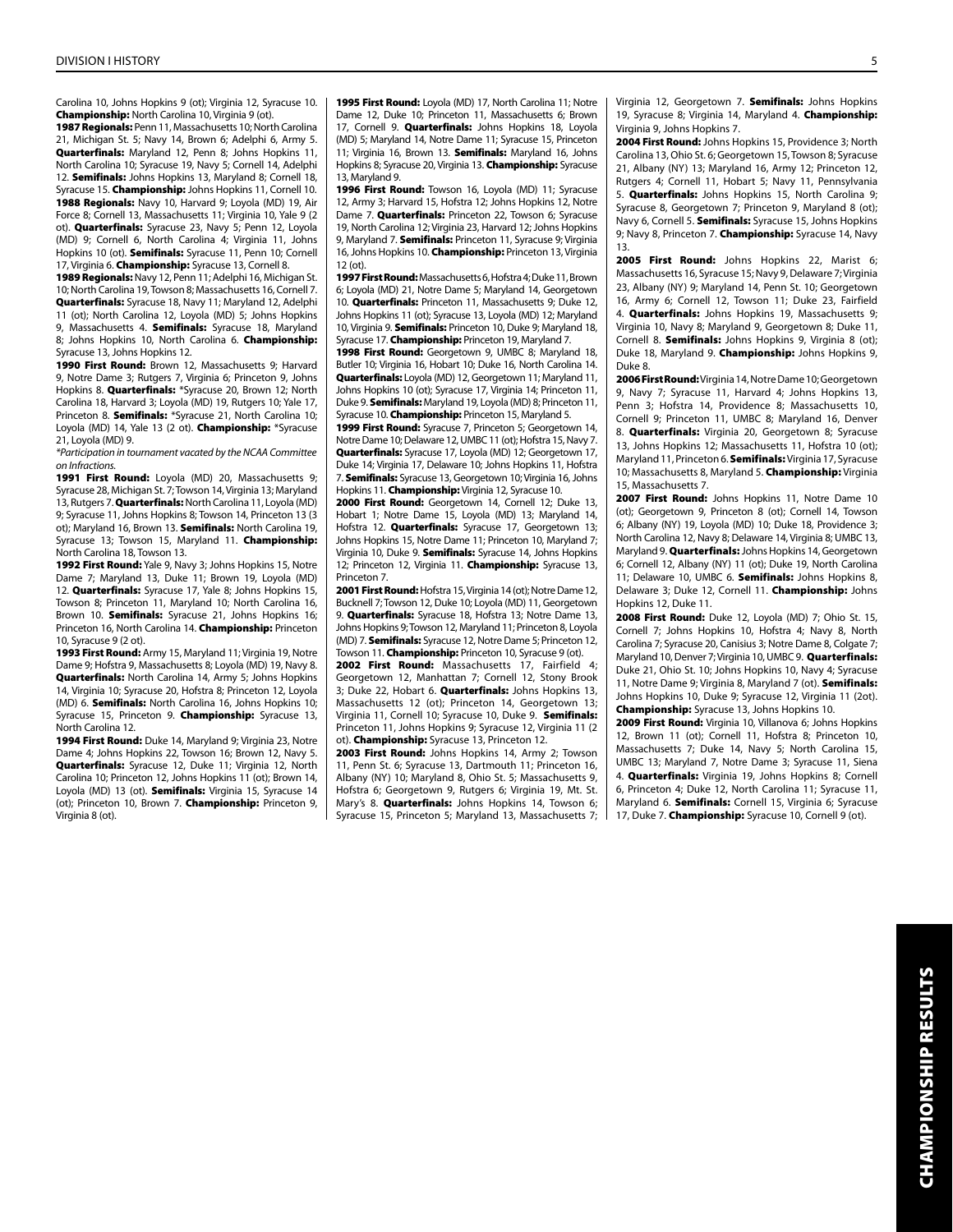# Division II History

### Team Results

| Year                                 | <b>Champion (Record)</b>                                                                 | Coach                                                                     | Score                                                           | <b>Runner-Up</b>                                                | <b>Host or Site</b>                                                                                   | <b>Championship Game</b>           | <b>Total Championship</b>                   |
|--------------------------------------|------------------------------------------------------------------------------------------|---------------------------------------------------------------------------|-----------------------------------------------------------------|-----------------------------------------------------------------|-------------------------------------------------------------------------------------------------------|------------------------------------|---------------------------------------------|
| 1974                                 | Towson (14-1)                                                                            | Carl Runk                                                                 | 18-17 (ot)                                                      | Hobart                                                          | <b>SUNY Cortland</b>                                                                                  | <b>Paid Attendance</b>             | <b>Paid Attendance</b>                      |
| 1975<br>1976<br>1977<br>1978         | SUNY Cortland (10-4)<br>Hobart (14-3)<br>Hobart (15-0)<br>Roanoke (12-2)                 | <b>Chuck Winters</b><br>Jerry Schmidt<br>Jerry Schmidt<br>Paul Griffin    | $12 - 11$<br>$18-9$<br>$23 - 13$<br>$14-13$                     | Hobart<br>Adelphi<br>Washington (MD)<br>Hobart                  | C.W. Post<br><b>UMBC</b><br>Hobart<br>Hobart                                                          |                                    | 5,490<br>10,705<br>9,043                    |
| 1979                                 | Adelphi (13-3)                                                                           | Paul Doherty                                                              | $17-12$                                                         | <b>UMBC</b>                                                     | Adelphi                                                                                               |                                    | 7,754                                       |
| 1980                                 | <b>UMBC (11-3)</b>                                                                       | <b>Dick Watts</b>                                                         | $23 - 14$                                                       | Adelphi                                                         | <b>UMBC</b>                                                                                           |                                    | 834                                         |
| 1981                                 | Adelphi (10-2)                                                                           | Paul Doherty                                                              | $17 - 14$                                                       | Loyola (MD)                                                     | Adelphi                                                                                               |                                    | 820                                         |
| 1993                                 | Adelphi (8-3)                                                                            | Kevin Sheehan                                                             | $11 - 7$                                                        | C.W. Post                                                       | C.W. Post                                                                                             |                                    | 921                                         |
| 1994                                 | Springfield (12-2)                                                                       | Keith Bugbee                                                              | $15 - 12$                                                       | <b>NYIT</b>                                                     | C.W. Post                                                                                             |                                    | 709                                         |
| 1995                                 | Adelphi (10-3)                                                                           | Sandy Kapatos                                                             | $12 - 10$                                                       | Springfield                                                     | Springfield                                                                                           |                                    | 1,227                                       |
| 1996                                 | C.W. Post (10-3)                                                                         | Tom Postel                                                                | $15-10$                                                         | Adelphi                                                         | C.W. Post                                                                                             |                                    | 952                                         |
| 1997                                 | NYIT (12-2)                                                                              | Jack Kaley                                                                | $18 - 11$                                                       | Adelphi                                                         | Adelphi                                                                                               |                                    | 838                                         |
| 1998                                 | Adelphi (12-3)                                                                           | Sandy Kapatos                                                             | $18-6$                                                          | C.W. Post                                                       | Rutgers (Yurcak Field)                                                                                |                                    | 1,616                                       |
| 1999                                 | Adelphi (10-3)                                                                           | Sandy Kapatos                                                             | $11 - 8$                                                        | C.W. Post                                                       | Maryland (Ludwig Field)                                                                               |                                    | 1,429                                       |
| 2000<br>2001<br>2002<br>2003<br>2004 | Limestone (14-2)<br>Adelphi (12-2)<br>Limestone (13-2)<br>NYIT (14-0)<br>Le Moyne (16-0) | Mike Cerino<br>Sandy Kapatos<br>T.W. Johnson<br>Jack Kaley<br>Dan Sheehan | $10-9$<br>$14-10$<br>$11-9$<br>$9 - 4$<br>$11-10(2 \text{ ot})$ | C.W. Post<br>Limestone<br><b>NYIT</b><br>Limestone<br>Limestone | Maryland (Ludwig Field)<br>Rutgers (Yurcak Field)<br>Rutgers (Yurcak Field)<br>Baltimore<br>Baltimore | 2,180<br>2,141<br>15,417<br>19,202 | 2,019<br>3,058<br>3,298<br>16,818<br>20,970 |
| 2005                                 | NYIT (10-2)                                                                              | Jack Kaley                                                                | 14-13 (ot)                                                      | Limestone                                                       | Philadelphia                                                                                          | 21,052                             | 22,820                                      |
| 2006                                 | Le Moyne (18-0)                                                                          | Dan Sheehan                                                               | $12 - 5$                                                        | Dowling                                                         | Philadelphia                                                                                          | 23,990                             | 47,690                                      |
| 2007                                 | Le Moyne (15-2)                                                                          | Dan Sheehan                                                               | $6 - 5$                                                         | Mercyhurst                                                      | Baltimore                                                                                             | 46,237                             | 48,322                                      |
| 2008                                 | NYIT (13-1)                                                                              | Jack Kaley                                                                | $16 - 11$                                                       | Le Moyne                                                        | Boston                                                                                                | 24,317                             | 28,288                                      |
| 2009                                 | C.W. Post (15-1)                                                                         | John Jez                                                                  | $8 - 7$                                                         | Le Moyne                                                        | Boston                                                                                                | 22,344                             | 23,552                                      |

*[Note: From 1974 to 1979 and from 2001 to the present, a tournament format with no third-place game was held. From 1980 to 1981 and 1993 to 2000, only a championship game was held. The championship was not conducted from 1982 to 1992.]*

### Leading Scorer, Year-by-Year

- 1974 Rick Gilbert, Hobart, 20<br>1975 Rob Griebe Towson, 15
- 1975 Bob Griebe, Towson, 15 1976 John Cheek, Washington (MD), 20
- 
- 1977 Roy McAdam, Hobart, 21<br>1978 Richard Graham, Roanok Richard Graham, Roanoke, 20
- 1979 Bob Engelke, Adelphi, and Jay Robertson,
- UMBC, 22
- 1980 Jay Robertson, UMBC, 8
- 1981 Ed Hughes, Adelphi, 8 1993 Gary Reh and Brian Eisenberg, Adelphi, 4
- 1994 Mark Anastas, Springfield; Gerald Mule, NYIT; and Jared Smith, Springfield, 6
- 1995 Gary Reh, Adelphi, and Jared Smith, Springfield, 4
- 1996 Dave Loiacano, C.W. Post, 6<br>1997 Steve Tempone, NYIT, 6
- 1997 Steve Tempone, NYIT, 6<br>1998 Anthony Picone, Adelph
- Anthony Picone, Adelphi; James Miceli, Adelphi; and Mark Mangan, Adelphi, 4
- 1999 Brian Tower, Adelphi, and Benny Cottone, C.W. Post, 4
- 2000 Benny Cottone, C.W. Post, 5<br>2001 Mike McInerney, Adelphi, 9
- 2001 Mike McInerney, Adelphi, 9
- 2002 Nick Carlson, Limestone, 10<br>2003 Frank Lawrence, NYIT: Tom 2
- 2003 Frank Lawrence, NYIT; Tom Zummo, NYIT; and Devan Spilker, Limestone, 7
- 2004 Brandon Spillett, Le Moyne, 9
- 2005 Joe Gabrysiak, NYIT, 14<br>2006 Mike McDonald, Le Moy
- 2006 Mike McDonald, Le Moyne, 12<br>2007 Scott Janssen and David Osier
- 2007 Scott Janssen and David Osier, Mercyhurst, 6
- 2008 Keith Henderson, NYIT, 9<br>2009 Greg Cerar, C.W. Post, 10 Greg Cerar, C.W. Post, 10

### Most Outstanding Player

- 
- 1995 Gary Cegielski, Adelphi 1997 Joe Brock, NYIT
- 1998 Anthony Picone, Adelphi<br>1999 Anthony Saccone, Adelpl
- 1999 Anthony Saccone, Adelphi<br>2000 Nick Carlson, Limestone
- Nick Carlson, Limestone
- 
- 2001 Mike McInerney, Adelphi 2002 Devan Spilker, Limestone
- 2003 Matt Hunter, NYIT<br>2004 Brandon Spillett, L
- 2004 Brandon Spillett, Le Moyne<br>2005 Joe Gabrysiak, NYIT
- Joe Gabrysiak, NYIT
- 2006 Mike McDonald, Le Moyne<br>2007 Mike McDonald, Le Moyne
- 2007 Mike McDonald, Le Moyne<br>2008 Keith Henderson NYIT
- 

### Individual Records

#### Goals, Game

- 8—Harold Draffen, Hobart (17) vs. Towson (18), 5-25-74; John Hildebrand, Ohio Wesleyan (22) vs. Kutztown (17), 5-12-76.
- Goals, Tournament

18—John Cheek, Washington (MD) (7 vs. Plymouth St., 5 vs. Roanoke, 6 vs. Adelphi), 1976.

#### Assists, Game

- 9—Bob Engelke, Adelphi (23) vs. Baltimore (15), 5-10-78. Assists, Tournament
- 18—Bob Engelke, Adelphi (4 vs. SUNY Cortland, 7 vs. St. Lawrence, 7 vs. UMBC), 1979.

#### Points, Game

11—Rick Gilbert, Hobart (15) vs. Roanoke (6), 5-18-74.

#### Points, Tournament

22—Bob Engelke, Adelphi (2-4 vs. SUNY Cortland, 2-7 vs. St. Lawrence, 0-7 vs. UMBC), 1979; Jay Robertson, UMBC (0-3 vs. Babson, 4-3 vs. Roanoke, 5-2 vs. Towson, 2-3 vs. Adelphi), 1979.

#### Saves, Game

31—Steve Allison, Ithaca (9) vs. SUNY Cortland (11), 5-9-79.

#### Saves, Tournament

57—Tim Hart, Washington (MD) (13 vs. Ohio Wesleyan, 24 vs. UMBC, 20 vs. Hobart), 1977.

### Team Records

#### Goals, Game

### 29—Hobart vs. Ithaca (6), 5-13-78.

- Goals, Both Teams 39—Ohio Wesleyan (22) vs. Kutztown (17), 5-12-76.
- Goals, Tournament
- 66—Hobart (29 vs. Ithaca, 24 vs. SUNY Cortland, 13 vs. Roanoke), 1978.

#### Assists, Game

18—Washington (MD) (25) vs. Plymouth St. (5), 5-12-76; Towson (24) vs. New Haven (5), 5-11-78.

### Assists, Tournament

#### 40—Towson, 1974. SHOTS, GAME

79—Hobart (29) vs. Ithaca (6), 5-13-78.

#### Shots, Both Teams

- 115—Towson (18) [51] vs. Hobart (17) [64], 5-25-74 (ot). Shots, Tournament
	- 236—Hobart (66 vs. FDU-Florham, 58 vs. Towson, 56 vs. Ohio Wesleyan, 56 vs. Adelphi), 1976.

2008 Keith Henderson, NYIT<br>2009 Greg Cerar C W Post Greg Cerar, C.W. Post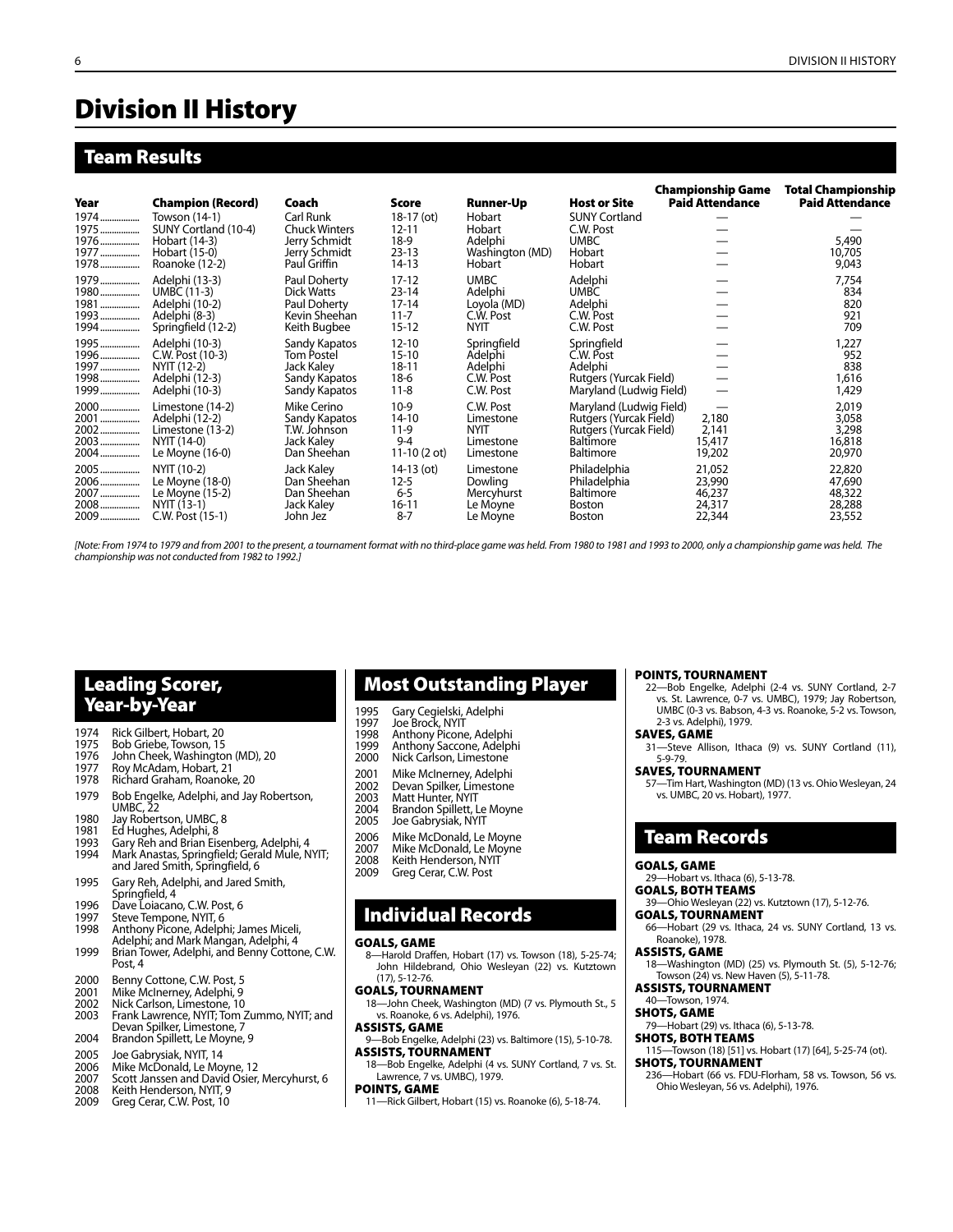### Won-Lost Records in Tournament Play

| <b>Team (Years Participated)</b> | Won<br>15 | Lost | Pct.<br>.681                         | 1st | 2nd | 3rd |
|----------------------------------|-----------|------|--------------------------------------|-----|-----|-----|
|                                  |           |      | .000<br>.333<br>.000<br>.300         |     |     |     |
|                                  |           |      | .583<br>.500<br>.000<br>.765<br>.333 |     |     |     |
|                                  |           |      | .000<br>.615<br>.467<br>.000<br>.500 |     |     |     |
|                                  |           |      | .200<br>.000<br>.000<br>.000<br>.667 |     |     |     |
|                                  |           |      | .375<br>.000<br>.500<br>.000<br>.667 |     |     |     |
|                                  |           |      | .200<br>.500<br>.545<br>545<br>.00C  |     |     |     |

*[From 1974 to 1979 and from 2001 to the present, a tournament format with no third-place game was held. Semifinal losers are credited with a third-place finish. From 1980 to 1981 and 1993 to 2000, only a championship game was held. The championship was not conducted from 1982 to 1992.]*

### All-Time Results

1974 First Round: Adelphi 14, Washington (MD) 13; SUNY Cortland 16, UMBC 13; Hobart 15, Roanoke 6; Towson 22, Baltimore 11. Semifinals: Towson 22, Adelphi 9; Hobart 14, SUNY Cortland 10. Championship: Towson 18, Hobart 17 (ot).

1975 First Round: Hobart 18, Ohio Wesleyan 8; Towson 17, Salisbury 7; Washington (MD) 17, Morgan St. 8; SUNY Cortland 9, UMBC 8 (ot). Semifinals: Hobart 17, Towson 9; SUNY Cortland 16, Washington (MD) 6. Championship: SUNY Cortland 12, Hobart 11.

1976 First Round: Baltimore 8, UMBC 6; Washington (MD) 25, Plymouth St. 5; Ohio Wesleyan 22, Kutztown 17; Hobart 19, FDU-Florham 6. Quarterfinals: Adelphi 7, Baltimore 2; Washington (MD) 17, Roanoke 15; Ohio Wesleyan 12, SUNY Cortland 11; Hobart 10, Towson 6. Semifinals: Adelphi 13, Washington (MD) 10; Hobart 14, Ohio Wesleyan 5. Championship: Hobart 18, Adelphi 9.

1977 First Round: Baltimore 11, Salisbury 10; Adelphi 15, New Haven 9; Ohio Wesleyan 18, Towson 13; SUNY Cortland 12, C.W. Post 7. Quarterfinals: Hobart 26. Baltimore 12; Roanoke 14, Adelphi 12; Washington (MD) 21, Ohio Wesleyan 11; UMBC 17, SUNY Cortland 7. Semifinals: Hobart 15, Roanoke 13; Washington (MD) 11, UMBC 9. Championship: Hobart 23, Washington (MD) 13.

1978 First Round: Ithaca 15, Salisbury 9; Towson 24, New Haven 5; Adelphi 23, Baltimore 15; Washington (MD) 10, Ohio Wesleyan 6. Quarterfinals: Hobart 29, Ithaca 6; SUNY Cortland 13, Towson 12; Roanoke 13, Adelphi 8; UMBC 16, Washington (MD) 10. Semifinals: Hobart 24, SUNY Cortland 9; Roanoke 12, UMBC 7. Championship: Roanoke 14, Hobart 13.

1979 First Round: Salisbury 13, Loyola (MD) 12; UMBC 22, Babson 7; SUNY Cortland 11, Ithaca 9; St. Lawrence 14, Ohio Wesleyan 12. Quarterfinals: Towson 17, Salisbury 4; UMBC 14, Roanoke 9; Adelphi 14, SUNY Cortland 9; St. Lawrence 12, Hobart 11. Semifinals: UMBC 16, Towson 12; Adelphi 16, St. Lawrence 13. Championship: Adelphi 17, UMBC 12. 2001 Semifinals: Adelphi 16, C.W. Post 8; Limestone 20, Wingate 2. Championship: Adelphi 14, Limestone 10. 2002 Semifinals: NYIT 12, Le Moyne 7; Limestone 11, St. Andrews 7. Championship: Limestone 11, NYIT 9.

2003 Semifinals: Limestone 12, Mercyhurst 4; NYIT 12, Le Moyne 11. **Championship:** NYIT 9, Limestone 4.

2004 Semifinals: Le Moyne 7, NYIT 5; Limestone 14, Mercyhurst 12. Championship: Le Moyne 11, Limestone  $10(2 \text{ of})$ 

2005 Semifinals: Limestone 9, Le Moyne 8; NYIT 21, C.W. Post 9. Championship: NYIT 14, Limestone 13 (ot).

2006 Semifinals: Le Moyne 22, Limestone 3; Dowling 16, Mercyhurst 4. Championship: Le Moyne 12, Dowling 5.

2007 Semifinals: Le Moyne 8, Limestone 5; Mercyhurst 13, NYIT 10. Championship: Le Moyne 6, Mercyhurst 5.

2008 Semifinals: NYIT 11, Limestone 8; Le Moyne 11, Bryant 2. Championship: NYIT 16, Le Moyne 11.

2009 Semifinals: Le Moyne 15, Merrimack 5; C.W. Post 12, Limestone 11. Championship: C.W. Post 8, Le Moyne 7.

*Note: From 1980 to 1981 and 1993 to 2000, only a championship game was held. The results of these games can be found on the previous page under "Team Results." The championship was not conducted from 1982 to 1992.*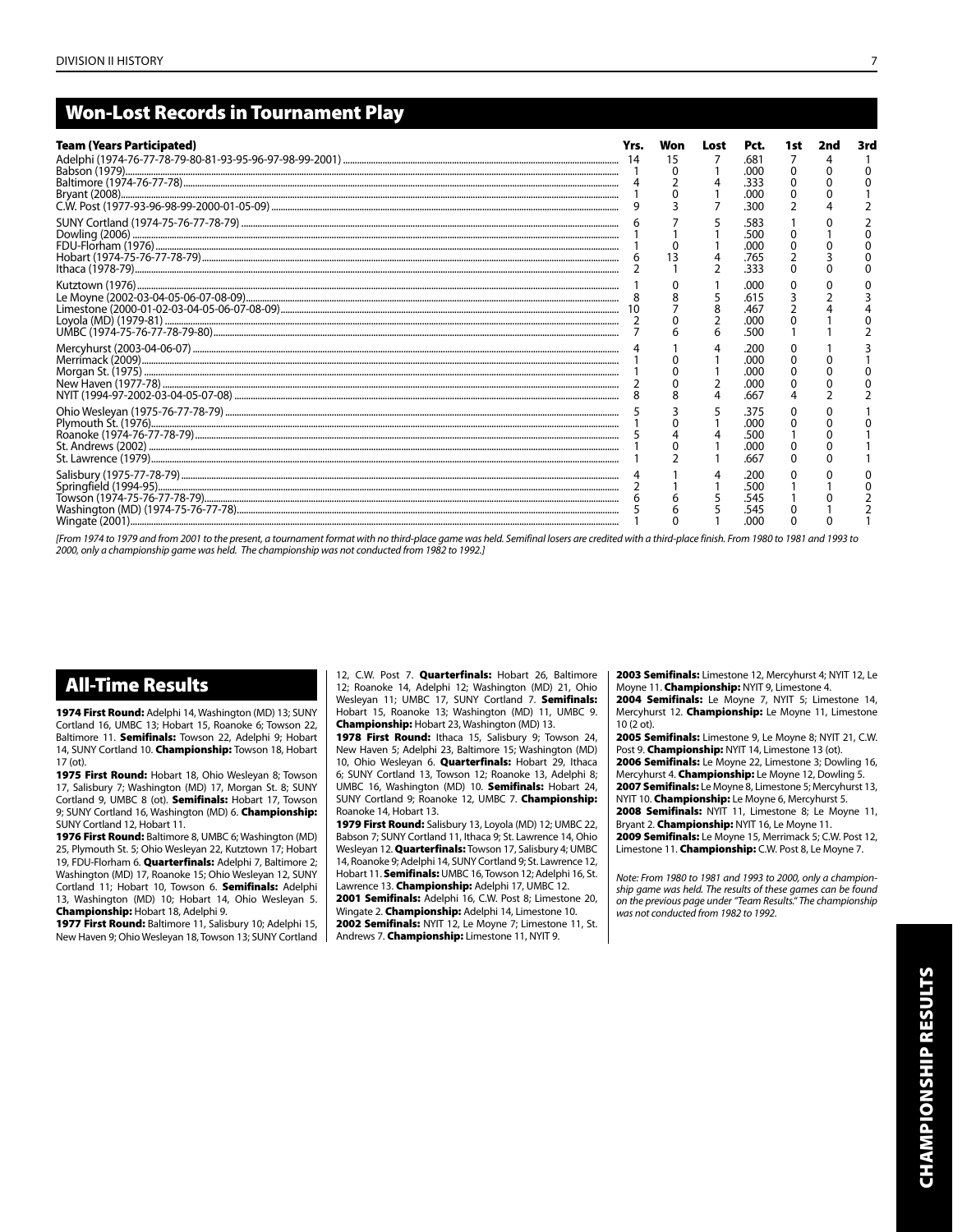Championship Game Total Championship

# Division III History

### Team Results

| Year | <b>Champion (Record)</b> | Coach               | Score        | Runner-Up            | <b>Host or Site</b> | Championship Game<br><b>Paid Attendance</b> | <b>IULAI CHAMPIONSHI</b><br><b>Paid Attendance</b> |
|------|--------------------------|---------------------|--------------|----------------------|---------------------|---------------------------------------------|----------------------------------------------------|
| 1980 | Hobart (12-2)            | Dave Urick          | $11 - 8$     | <b>SUNY Cortland</b> | Hobart              | 4,855                                       | 8.901                                              |
| 1981 | Hobart (12-3)            | Dave Urick          | $10 - 8$     | <b>SUNY Cortland</b> | Hobart              | 3,840                                       | 6,364                                              |
| 1982 | Hobart (11-3)            | Dave Urick          | $9-8$ (ot)   | Washington (MD)      | Hobart              | 2,124                                       | 4,813                                              |
| 1983 | Hobart (13-2)            | Dave Urick          | $13-9$       | Roanoke              | Hobart              | 2,874                                       | 6,394                                              |
| 1984 | Hobart (9-4)             | Dave Urick          | $12 - 5$     | Washington (MD)      | Hobart              | 3,210                                       | 6,692                                              |
| 1985 | Hobart (11-3)            | Dave Urick          | $15 - 8$     | Washington (MD)      | Washington (MD)     | 2,640                                       | 6.446                                              |
| 1986 | Hobart (15-1)            | Dave Urick          | $13 - 10$    | Washington (MD)      | Hobart              | 3,581                                       | 9,105                                              |
| 1987 | Hobart (10-4)            | Dave Urick          | $9 - 5$      | Ohio Wesleyan        | Hobart              | 4,205                                       | 10,264                                             |
| 1988 | Hobart (14-4)            | Dave Urick          | 18-9         | Ohio Wesleyan        | Ohio Wesleyan       | 2,742                                       | 8,956                                              |
| 1989 | Hobart (15-4)            | Dave Urick          | $11 - 8$     | Ohio Wesleyan        | Hobart              | 3,656                                       | 7,979                                              |
| 1990 | Hobart (15-1)            | B.J. O'Hara         | $18-6$       | Washington (MD)      | Hobart              | 3,857                                       | 7,453                                              |
| 1991 | Hobart (8-6)             | B.J. O'Hara         | $12 - 11$    | Salisbury            | Salisbury           | 3,467                                       | 9,256                                              |
| 1992 | Nazareth (14-1)          | Scott Nelson        | $22 - 11$    | Roanoke              | Penn                | 6,714                                       | 16,026                                             |
| 1993 | Hobart (11-3)            | B.J. O'Hara         | $16 - 10$    | Ohio Wesleyan        | Maryland            | 9,579                                       | 19,964                                             |
| 1994 | Salisbury (16-0)         | Jim Berkman         | $15-9$       | Hobart               | Maryland            | 12,142                                      | 20,879                                             |
| 1995 | Salisbury (17-0)         | Jim Berkman         | $22 - 13$    | Nazareth             | Maryland            | 15,768                                      | 20,359                                             |
| 1996 | Nazareth (15-0)          | <b>Scott Nelson</b> | $11-10$ (ot) | Washington (MD)      | Maryland            | 18,586                                      | 26,773                                             |
| 1997 | Nazareth (13-3)          | Scott Nelson        | $15-14$ (ot) | Washington (MD)      | Maryland            | 18,086                                      | 23,382                                             |
| 1998 | Washington (MD) (14-4)   | John Haus           | $16-10$      | Nazareth             | Rutgers             | 14,609                                      | 21,490                                             |
| 1999 | Salisbury (18-1)         | Jim Berkman         | $13-6$       | Middlebury           | Maryland            | 17,418                                      | 24,547                                             |
| 2000 | Middlebury (15-1)        | Erin Ouinn          | $16 - 12$    | Salisbury            | Maryland            | 17,431                                      | 24,542                                             |
| 2001 | Middlebury (17-1)        | Erin Ouinn          | $15-10$      | Gettysburg           | Rutgers             | 14,417                                      | 17,052                                             |
| 2002 | Middlebury (18-1)        | Erin Ouinn          | $14-9$       | Gettysburg           | Rutgers             | 14,411                                      | 20,752                                             |
| 2003 | Salisbury (19-1)         | Jim Berkman         | $14-13$ (ot) | Middlebury           | <b>Baltimore</b>    | 15,417                                      | 23,000                                             |
| 2004 | Salisbury (20-0)         | Jim Berkman         | $13-9$       | <b>Nazareth</b>      | <b>Baltimore</b>    | 19,202                                      | 26,918                                             |
| 2005 | Salisbury (20-0)         | Jim Berkman         | $11 - 10$    | Middleburv           | Philadelphia        | 21,052                                      | 28,519                                             |
| 2006 | SUNY Cortland (18-3)     | <b>Rich Barnes</b>  | $13-12$ (ot) | Salisbury            | Philadelphia        | 23,990                                      | 51,124                                             |
| 2007 | Salisbury (23-0)         | Jim Berkman         | 15-9         | SUNY Cortland        | <b>Baltimore</b>    | 46,237                                      | 56,031                                             |
| 2008 | Salisbury (22-0)         | Jim Berkman         | 19-13        | <b>SUNY Cortland</b> | <b>Boston</b>       | 24,317                                      | 36,710                                             |
| 2009 | SUNY Cortland (19-2)     | Steve Beville       | $9 - 7$      | Gettysburg           | <b>Boston</b>       | 22,344                                      | 33,682                                             |

### Leading Scorer, Year-by-Year

- 1980 Scott Petosa, Hobart, 1<mark>7</mark><br>1981 Mark Koetzner, SUNY Co
- 1981 Mark Koetzner, SUNY Cortland, 23<br>1982 Paul Hooper, Washington (MD), 17
- 1982 Paul Hooper, Washington (MD), 17<br>1983 Tom Grimaldi Hobart 19
- 1983 Tom Grimaldi, Hobart, 19<br>1984 Tom Grimaldi, Hobart, 13 Tom Grimaldi, Hobart, 13
- 
- 1985 Marc Van Arsdale, Hobart, 16<br>1986 Ray Gilliam, Hobart, and Bruc 1986 Ray Gilliam, Hobart, and Bruce Yancey,
- Washington (MD), 15
- 
- 1987 Ray Gilliam, Hobart, 16<br>1988 Bill Miller, Hobart, 23 1988 Bill Miller, Hobart, 23<br>1989 Bill Coons, Nazareth,
- Bill Coons, Nazareth, 14
- 1990 Lance Savage and Jeff Tambroni, Hobart, 17<br>1991 Rich Franz, Ohio Weslevan, 19
- 1991 Rich Franz, Ohio Wesleyan, 19<br>1992 Marty Kelly, Nazareth, 20
- 
- 1992 Marty Kelly, Nazareth, 20 1993 Cabell Maddux, Hobart, 19 1994 Cabell Maddux, Hobart, 20
- 
- 1995 Jason Coffman, Salisbury, 21<br>1996 Bart Jaeger Washington (MD
- 1996 Bart Jaeger, Washington (MD), 13<br>1997 Adam Bond, Washington (MD), 15
- 1997 Adam Bond, Washington (MD), 15<br>1998 Andy Lopatin, Washington (MD), 1 1998 Andy Lopatin, Washington (MD), 17
- Adam Pascal, Middlebury, 24
- 2000 Holt Hopkins, Middlebury, and Colin Dougherty, Wash. & Lee, 18 2001 David Seeley, Middlebury, 18
- 
- 
- 2002 Zach Herbert, Middlebury, 19
- 2003 Josh Bergey, Salisbury, 29 2004 Andy Arnold, Salisbury, 15
- 2005 Chris Phillips, Salisbury, 16<br>2006 Glenn Adams Weslevan (C
- 2006 Glenn Adams, Wesleyan (CT), and Kyle Lambert, SUNY Cortland, 15
- 2007 Eric Bishop, Salisbury, 24<br>2008 Kylor Berkman, Salisbury.
- 2008 Kylor Berkman, Salisbury, 19 Jake Beebe, Springfield, 17
- 

### Most Outstanding Player

- 1980 Mark Darcangelo, Hobart, attack<br>1981 Bill Sipperly, Hobart, midfield
- 1981 Bill Sipperly, Hobart, midfield<br>1982 Larry Grimaldi, Hobart, midfie
- Larry Grimaldi, Hobart, midfield
- 1983 Marc Van Arsdale, Hobart, attack<br>1984 Chuck Warren, Hobart, goalje
- Chuck Warren, Hobart, goalie
- 1985 Marc VanArsdale, Hobart, attack<br>1986 Larry Boehm. Washington (MD).
- 1986 Larry Boehm, Washington (MD), goalie
- Shawn Trell, Hobart, goalie
- 1988 Tom Gravante, Hobart, attack<br>1989 Matt Kerwick, Hobart, midfiel Matt Kerwick, Hobart, midfield
- 
- 1990 Jeff Tambroni, Hobart, attack<br>1991 Tim DeLoe, Hobart, attack
- 1991 Tim DeLoe, Hobart, attack<br>1992 Ronnie Davis, Nazareth, mi
- 1992 Ronnie Davis, Nazareth, midfield<br>1993 Cabell Maddux, Hobart, attack
- 1993 Cabell Maddux, Hobart, attack<br>1994 Erik Miller, Salisbury, goalie Erik Miller, Salisbury, goalie
- 
- 1995 Sean Radebaugh, Salisbury, attack<br>1996 Ben Wineburg, Nazareth, goalie
- 1996 Ben Wineburg, Nazareth, goalie 1997 Trent Brown, Nazareth, attack
- 
- 1998 Andy Lopatin, Washington (MD), attack<br>1999 Brian Smith, Salisbury, attack Brian Smith, Salisbury, attack
- 
- 2000 David Seeley, Middlebury, attack<br>2001 Holt Honkins, Middlebury, attack 2001 Holt Hopkins, Middlebury, attack
- 
- 2002 Zach Herbert, Middlebury, attack<br>2003 Josh Bergey, Salisbury, attack
- 2003 Josh Bergey, Salisbury, attack 2004 Alex Civalier, Nazareth, goalie
- 2005 Dan Korpon, Salisbury, goalie<br>2006 Mike Felice, SUNY Cortland, at
- 2006 Mike Felice, SUNY Cortland, attack<br>2007 Matt Hickman, Salisbury, attack
- 2007 Matt Hickman, Salisbury, attack
- 2008 Kylor Berkman, Salisbury, midfield 2009 Brandon Misiaszek, SUNY Cortland, midfield
- 

### Individual Records

### Goals, Game

8—Adam Pascal, Middlebury (16) vs. Washington (MD) (7), 5-16-99; Jon Mason, Roanoke (18) vs. Widener (12), 5-14-2005.

### Goals, Tournament

- 19—Adam Pascal, Middlebury [7 vs. Oneonta St., 8 vs. Washington (MD), 3 vs. Rochester Inst., 1 vs. Salisbury], 1999; Josh Bergey, Salisbury (4 vs. Cabrini, 4 vs. Frank. & Marsh., 7 vs. Whittier, 4 vs. Middlebury), 2003.
- Assists, Game
- 7—Bill Miller, Hobart (19) vs. Roanoke (6), 5-16-88; Bill Coons, Nazareth (10) vs. Hobart (14), 5-14-89; Jason Coffman, Salisbury (21) vs. Gettysburg (9), 5-21-95.

#### Assists, Tournament

17—Bill Miller, Hobart (6 vs. Nazareth, 7 vs. Roanoke, 4 vs. Ohio Wesleyan), 1988.

Points, Game

12—Jake Beebe, Springfield (7 goals, 5 assists) vs. Mount Ida, 5-6-09.

### Points, Tournament

29—Josh Bergey, Salisbury (4-2 vs. Cabrini, 4-3 vs. Frank. & Marsh., 7-1 vs. Whittier, 4-4 vs. Middlebury), 2003.

- Saves, Game
- 32—Jake Coon, Nazareth (14) vs. Middlebury (7), 5-9-98.

#### Saves, Tournament

73—Jake Coon, Nazareth [32 vs. Middlebury, 26 vs. Ohio Wesleyan, 15 vs. Washington (MD)], 1998.

### Team Records

#### Goals, Game

### 37—Hobart vs. MIT (1), 5-14-80.

- Fewest Goals, Game 1—MIT vs. Hobart (37), 5-14-80; Roanoke vs. Hobart
- (29), 5-7-86; Clarkson vs. SUNY Cortland (9), 5-8-2002; Cabrini vs. Salisbury (16), 5-10-2003.

### Goals, Both Teams

38—Hobart (37) vs. MIT (1), 5-14-80; Washington (MD) (28) vs. Springfield (10), 5-8-85.

### Goals, Tournament

- 83—Middlebury (29 vs. Endicott, 18 vs. Ithaca, 21 vs. Nazareth, 15 vs. Gettysburg), 2001.
- Assists, Game

### 24—Hobart (37) vs. MIT (1), 5-14-80.

Assists, Tournament

### 40—Salisbury, 4 games, 2007.

- SHOTS, GAME
- 106—Hobart (37) vs. MIT (1), 5-14-80.
- Shots, Both Teams
- 121—Salisbury (18) [43] vs. Ohio Wesleyan (12) [78], 5-12-91.

#### **SHOTS, TOURNAMENT**

223—Hobart, 3 games, 1980.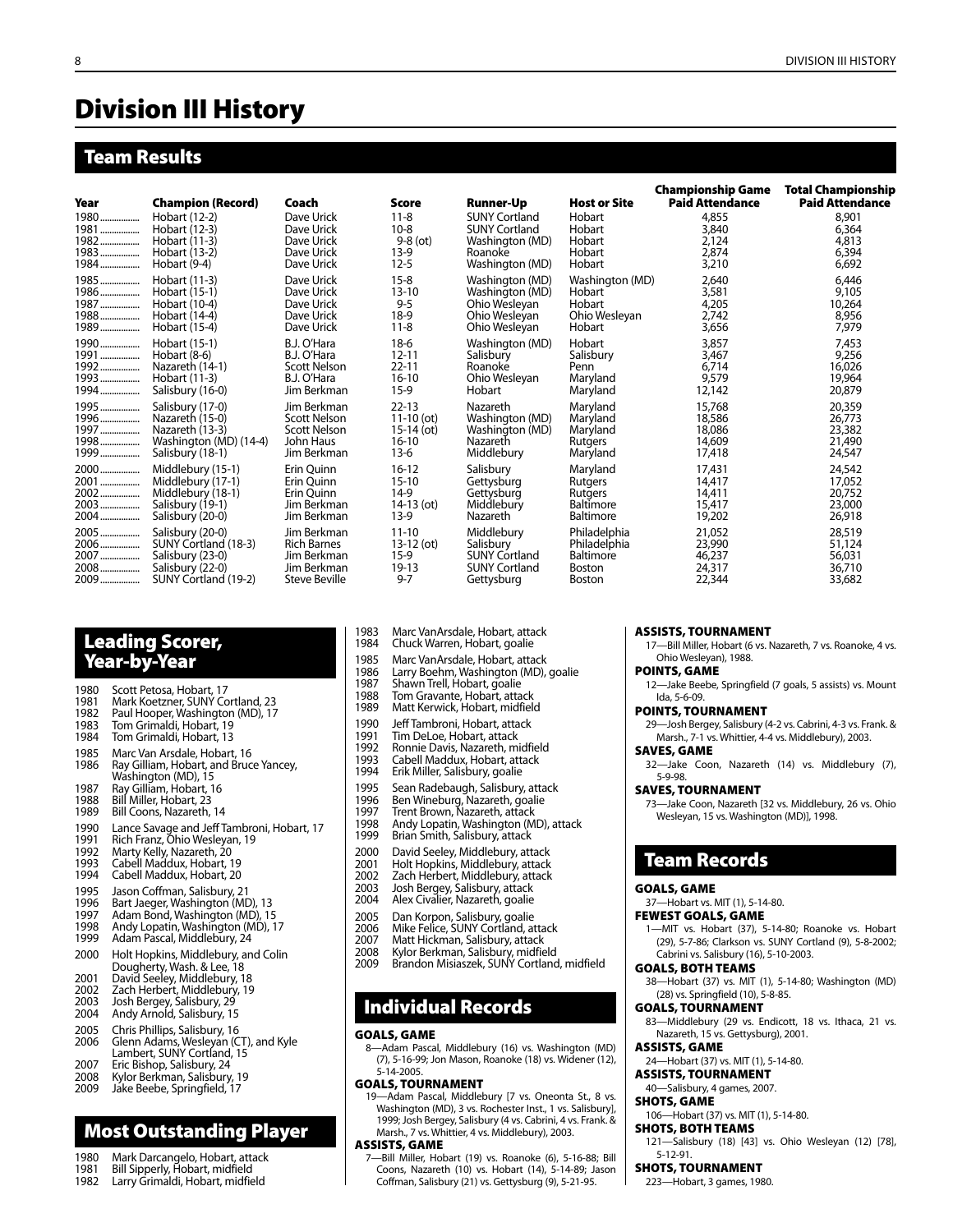### Won-Lost Records in Tournament Play

| <b>Team (Years Participated)</b>                                                                                                                                                                                               | Yrs.<br>-5 | Won<br>0<br>1<br>3<br>$\Omega$<br>25  | Lost<br>5<br>1<br>8<br>4<br>16                               | Pct.<br>.000<br>.500<br>.273<br>.000<br>.610 | 1st<br>0<br>0<br>0<br>0<br>2 | 2nd<br>$\Omega$<br>$\Omega$<br>0<br>0<br>4 | 3rd<br>$\Omega$<br>$\mathbf{0}$<br>$\mathbf{0}$<br>$\mathbf{0}$<br>3 |
|--------------------------------------------------------------------------------------------------------------------------------------------------------------------------------------------------------------------------------|------------|---------------------------------------|--------------------------------------------------------------|----------------------------------------------|------------------------------|--------------------------------------------|----------------------------------------------------------------------|
|                                                                                                                                                                                                                                |            | 8<br>0<br>2                           | 17<br>6<br>5<br>$\overline{2}$<br>4                          | .320<br>.143<br>.167<br>.000<br>.333         | 0<br>0<br>0<br>0<br>0        | 0<br>$\Omega$<br>0<br>$\Omega$<br>0        | $\overline{2}$<br>$\Omega$<br>$\Omega$<br>$\Omega$                   |
|                                                                                                                                                                                                                                |            | $\overline{2}$<br>19<br>0             | 3<br>19<br>1<br>1<br>8                                       | .400<br>.500<br>.000<br>.500<br>.200         | 0<br>0<br>0<br>0<br>0        | 0<br>3<br>0<br>0<br>$\Omega$               | 5<br>0<br>$\Omega$<br>$\Omega$                                       |
|                                                                                                                                                                                                                                |            | $\Omega$<br>0<br>42<br>8<br>0         | 1<br>$\overline{2}$<br>2<br>9<br>1                           | .000<br>.000<br>.955<br>.471<br>.000         | 0<br>0<br>13<br>0<br>0       | 0<br>0<br>0<br>0                           | <sup>0</sup><br>$\Omega$                                             |
|                                                                                                                                                                                                                                |            | 1<br>0<br>1<br>0<br>U                 | $\overline{2}$<br>3<br>5<br>1<br>$\overline{2}$              | .333<br>.000<br>.167<br>.000<br>.000         | 0<br>0<br>0<br>0<br>0        | 0<br>0<br>$\Omega$<br>$\Omega$<br>$\Omega$ | $\Omega$<br>0<br>$\Omega$<br>$\Omega$<br>$\Omega$                    |
|                                                                                                                                                                                                                                |            | $\Omega$<br>29<br>$\Omega$<br>0<br>26 | $\overline{2}$<br>10<br>1<br>3<br>15                         | .000<br>.744<br>.000<br>.000<br>.634         | 0<br>3<br>0<br>0<br>3        | $\Omega$<br>3<br>0<br>0<br>3               | $\Omega$<br>2<br>$\Omega$<br>$\Omega$<br>7                           |
| 0 metric 1 metric 1 metric 1 metric 1 metric 1 metric 1 metric 1 metric 1 metric 1 metric 1 metric 1 metric 1 metric 1 metric 1 metric 1 metric 1 metric 1 metric 1 metric 1 metric 1 metric 1 metric 1 metric 1 metric 1 metr |            | $\Omega$<br>18<br>0<br>1<br>11        | $\overline{2}$<br>23<br>$\mathbf{1}$<br>$\overline{2}$<br>15 | .000<br>.439<br>.000<br>.333<br>.423         | $\Omega$<br>0<br>0<br>0<br>0 | 0<br>4<br>0<br>0<br>2                      | 8<br>$\Omega$<br>0                                                   |
|                                                                                                                                                                                                                                |            | 5<br>2<br>46<br>$\Omega$              | 11<br>10<br>19<br>$\overline{1}$<br>11                       | .313<br>.167<br>.708<br>.000<br>.214         | 0<br>0<br>8<br>0<br>0        | 0<br>0<br>3<br>0<br>0                      | $\Omega$<br>7<br>$\Omega$<br>$\Omega$                                |
|                                                                                                                                                                                                                                |            | 8                                     | 6<br>1<br>1<br>2<br>9                                        | .250<br>.667<br>.000<br>.333<br>.471         | 0<br>0<br>0<br>0<br>0        | 0<br>0<br>0<br>0<br>0                      | U<br>0<br>$\Omega$<br>ς                                              |
|                                                                                                                                                                                                                                |            | 28<br>3                               | 22<br>4<br>1<br>4<br>3                                       | .560<br>.600<br>.000<br>.500<br>.500         | 0<br>0<br>0<br>0             | 7<br>0<br>0<br>0<br>0                      | 5<br>$\overline{2}$<br>$\Omega$<br>$\Omega$                          |
|                                                                                                                                                                                                                                |            | $\overline{\phantom{a}}$<br>0<br>0    | 7<br>1<br>1                                                  | .222<br>.000<br>.000                         | 0<br>0<br>0                  | 0<br>0<br>0                                | 0<br>0<br>0                                                          |

*[Note: No third-place game is held; semifinal losers are credited with a third-place finish.]*

### All-Time Results

1980 First Round: Hobart 37, MIT 1; Salisbury 15, St. Lawrence 11; SUNY Cortland 13, Ohio Wesleyan 9; Ithaca 15, Washington (MD) 14 (ot). Semifinals: Hobart 21, Salisbury 5; SUNY Cortland 11, Ithaca 9. Championship: Hobart 11, SUNY Cortland 8.

1981 First Round: Hobart 27, FDU-Florham 4; Washington (MD) 12, Roanoke 11; SUNY Cortland 18, Ohio Wesleyan 5; Salisbury 18, St. Lawrence 11. Semifinals: Hobart 23, Washington (MD) 6; SUNY Cortland 14, Salisbury 9. Championship: Hobart 10, SUNY Cortland 8.

1982 First Round: Hobart 22, Hampden-Sydney 11; Salisbury 11, Denison 8; Washington (MD) 22, Springfield 14; Roanoke 14, St. Lawrence 7. Semifinals: Hobart 22, Salisbury 4; Washington (MD) 19, Roanoke 11. Championship: Hobart 9, Washington (MD) 8 (ot).

1983 First Round: Hobart 14, St. Lawrence 8; Ohio Wesleyan 9, Rochester Inst. 6; Washington (MD) 19, Salisbury 7; Roanoke 14, Ithaca 11. Semifinals: Hobart 22, Ohio Wesleyan 7; Roanoke 13, Washington (MD) 9. Championship: Hobart 13, Roanoke 9.

1984 First Round: Hobart 21, Denison 12; Rochester Inst. 11, St. Lawrence 6; Washington (MD) 16, Swarthmore 3; Salisbury 12, SUNY Cortland 7. Semifinals: Hobart

15, Rochester Inst. 6; Washington (MD) 13, Salisbury 8. Championship: Hobart 12, Washington (MD) 5. 1985 First Round: Washington (MD) 28, Springfield 10;

SUNY Cortland 11, Ohio Wesleyan 5; Rochester Inst. 12, Roanoke 4; Hobart 17, Denison 8. Semifinals: Washington (MD) 16, SUNY Cortland 10; Hobart 16, Rochester Inst. 8. Championship: Hobart 15, Washington (MD) 8.

1986 First Round: Hobart 29, Roanoke 1; SUNY Cortland 18, Rochester Inst. 11; Ohio Wesleyan 10, Denison 6; Washington (MD) 24, Salisbury 4. Semifinals: Hobart 22, SUNY Cortland 8; Washington (MD) 11, Ohio Wesleyan 4. Championship: Hobart 13, Washington (MD) 10.

1987 First Round: Ohio Wesleyan 12, Washington (MD) 3; Wash. & Lee 19, Roanoke 11; Hobart 15, SUNY Cortland 7; Rochester Inst. 14, St. Lawrence 11. Semifinals: Ohio Wesleyan 17, Wash. & Lee 4; Hobart 14, Rochester Inst. 4. Championship: Hobart 9, Ohio Wesleyan 5.

1988 First Round: Ohio Wesleyan 10, Denison 5; Frank. & Marsh. 11, SUNY Cortland 5; Roanoke 10, Washington (MD) 8; Hobart 17, Nazareth 12. Semifinals: Ohio Wesleyan 19, Frank. & Marsh. 6; Hobart 19, Roanoke 6. Championship: Hobart 18, Ohio Wesleyan 9.

1989 First Round: Hobart 14, SUNY Cortland 6; Nazareth 25, Salisbury 10; Ohio Wesleyan 12, Gettysburg 5; Washington (MD) 12, Hampden-Sydney 5. Semifinals: Hobart 14, Nazareth 10; Ohio Wesleyan 9, Washington (MD) 8 (ot). Championship: Hobart 11, Ohio Wesleyan 8.

1990 Quarterfinals: Hobart 20, Rochester Inst. 11: Salisbury 17, Frank. & Marsh. 7; Ohio Wesleyan 16, Alfred 10; Washington (MD) 16, Springfield 10. Semifinals: Hobart 23, Salisbury 5; Washington (MD) 14, Ohio Wesleyan 11. Championship: Hobart 18, Washington (MD) 6.

1991 Quarterfinals: Nazareth 17, Gettysburg 10; Hobart 19, Clarkson 11; Salisbury 16, Ithaca 10; Ohio Wesleyan 19, Wash. & Lee 10. Semifinals: Hobart 19, Nazareth 17; Salisbury 18, Ohio Wesleyan 12. Championship: Hobart 12, Salisbury 11.

1992 Quarterfinals: Hobart 17, Alfred 7; Nazareth 22, Clarkson 11; Roanoke 16, Gettysburg 15; Ithaca 21, Salisbury 9. **Semifinals:** Nazareth 13, Hobart 12 (ot); Roanoke 20, Ithaca 10. Championship: Nazareth 22, Roanoke 11.

1993 Quarterfinals: Washington (MD) 12, Salisbury 11; Ohio Wesleyan 8, Wash. &Lee 7; Nazareth 15, Alfred 8; Hobart 19, Gettysburg 8. Semifinals: Ohio Wesleyan 14, Washington (MD) 8; Hobart 20, Nazareth 16. Championship: Hobart 16, Ohio Wesleyan 10.

1994 Quarterfinals: Salisbury 24, Washington (MD) 6; Gettysburg 11, Denison 10 (3 ot); Nazareth 14, Rochester Inst. 13 (ot); Hobart 19, Alfred 13. Semifinals: Salisbury 20, Gettysburg 11; Hobart 18, Nazareth 14. Championship: Salisbury 15, Hobart 9.